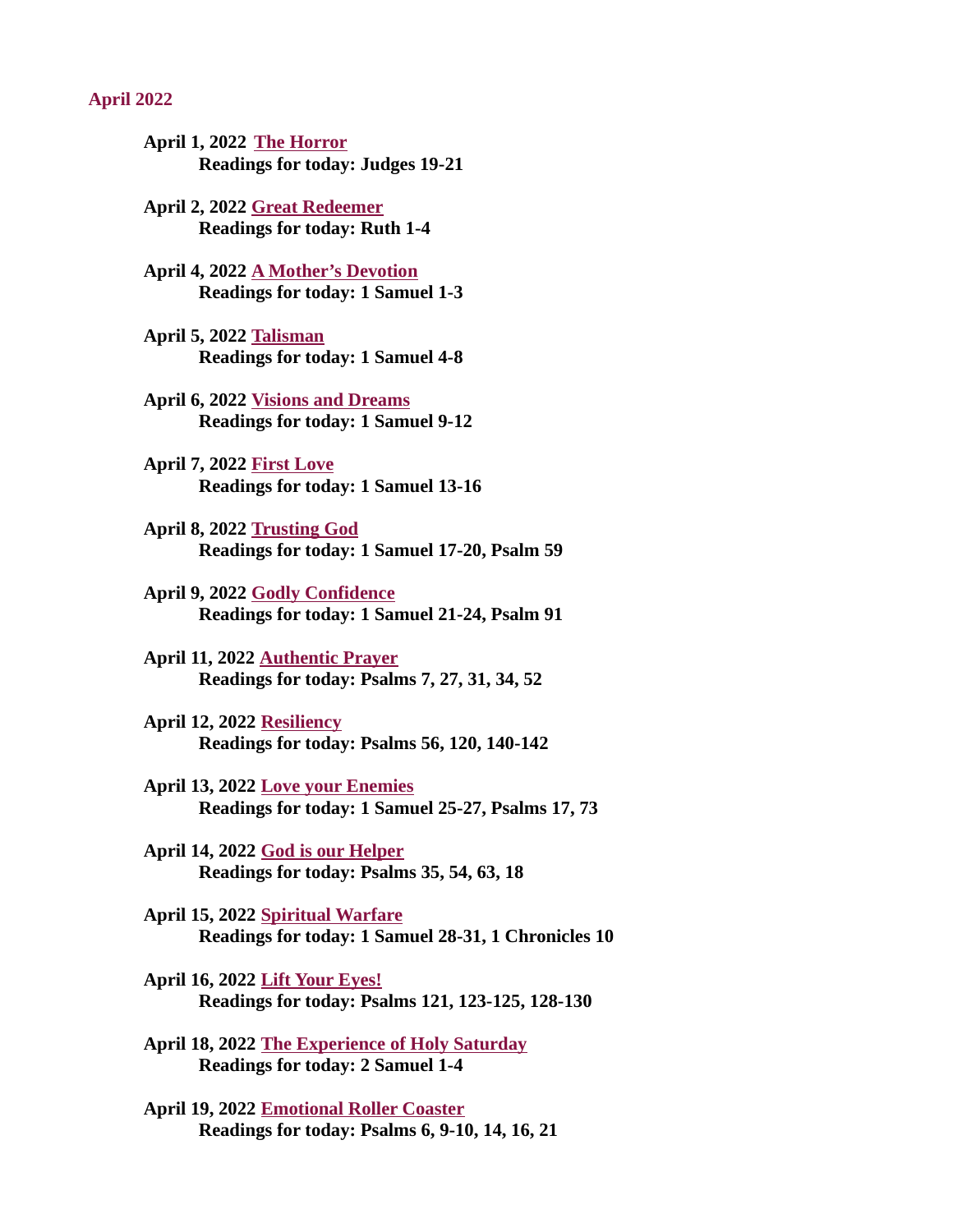- April 20, 2022 Biblical Genogram [Readings for today: 1 Chronicles 1-2, Psalms 43-44](#page-21-0)
- April 21, 2022 God's Extravagant Gifts [Readings for today: Psalms 49, 84-85, 87](#page-22-0)
- April 22, 2022 Communion of Saints [Readings for today: 1 Chronicles 3-5](#page-23-0)
- April 23, 2022 Evangelism [Readings for today: 1 Chronicles 6, Psalms 36, 39, 77-78](#page-25-0)
- [April 25, 2022 The Dark Night of the Soul](#page-27-0) Readings for today: Psalms 81, 88, 92-93
- [April 26, 2022 Cultural History and Identity](#page-29-0) Readings for today: 1 Chronicles 7-9
- April 27, 2022 The Power of Unity [Readings for today: 2 Samuel 5:1-10, 1 Chronicles 11-12, Psalms 133](#page-30-0)
- April 28, 2022 Worship [Readings for today: 2 Samuel 5:11-6:23, 1 Chronicles 13-16](#page-31-0)
- April 29, 2022 Integrity [Readings for today: Psalms 15, 23-25, 47](#page-33-0)
- April 30, 2022 **Our God Is Too Small** [Psalms 89, 96, 100-101, 107](#page-34-0)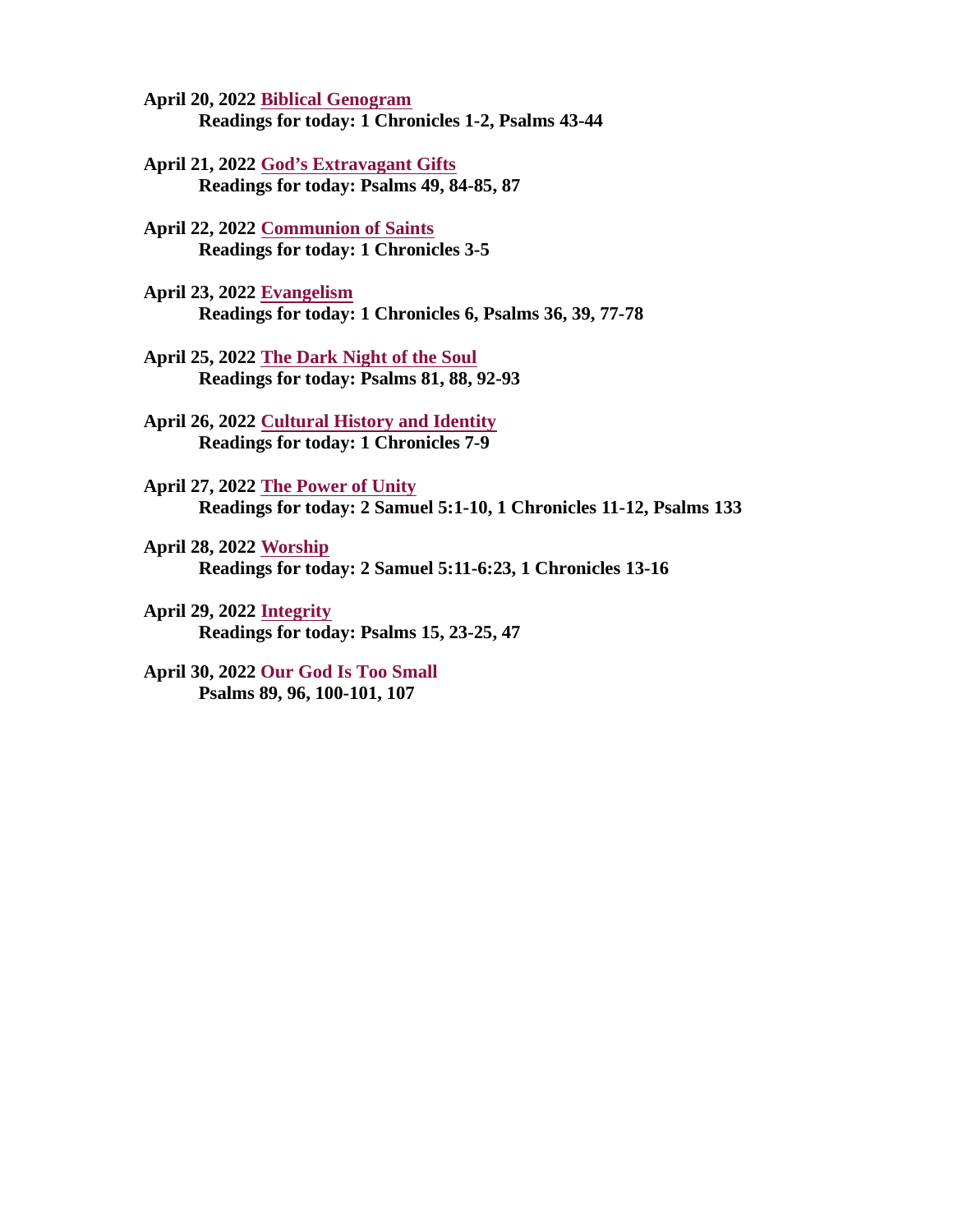### April 1, 2022 The Horror

<span id="page-2-0"></span>[Readings for today: Judges 19-21](https://www.biblegateway.com/passage/?search=Judges+19-21&version=ESV)

Today we encounter some of the most difficult material in all of Scripture. We see Israel at her lowest point. She has forgotten Yahweh. She has become like the pagan tribes around her. She is more focused on her own gratification than she is on serving and honoring the Lord. Her world is full of idols and sexual perversion and violence. Yes, she still goes through the motions. She still makes her sacrifices. She still prays. Fasts. Appears before the Lord at the appointed times. But it's all empty at this point. Everyone is doing what seems right to them. They are all following their own ways. They are plumbing the depths of sin. They are pushing the boundaries of evil. Unspeakable atrocities are taking place in Israel such as the gang rape of a woman whose body is then dismembered resulting in a genocidal war that basically annihilates an entire tribe. It's madness.

One of my favorite books is the Heart of Darkness by Joseph Conrad. With penetrating insight, he describes the nature of man. Given the right conditions. Given the right set of circumstances. We will all succumb to temptation. In the book, Kurtz sets himself up as a god to be worshipped. He exploits those around him. He uses them for his own personal gratification and enjoyment. He is evil and selfish and insane. Towards the end of the story, he finds himself dying as he "returns" to civilization. His life flashes before his eyes. He reflects back on all he has done. And his final words are, "The horror! The horror!"

Horror. It's a good word to describe what we read today from the book of Judges. There simply is nothing redemptive in the story. Nothing good. Nothing godly. Man's inhumanity to man is on full display. It's dark. It's evil. It's terrifying.

Horror. It's a good word to describe what's going on in our world today. One only has to scroll through a Twitter newsfeed or watch cable news to see the hate that leads to violence that leads to death and then return the next day to watch the cycle repeat itself.

Horror. If we're totally honest, it's a good word to describe what goes on in all of our hearts. All of us are perpetrators. All of us are victims. We are the Levite. We are the concubine. We've sacrificed others and we've been sacrificed for the sake of self-protection and self-gratification. In the Bible's judgment, "None is righteous, no, not one; no one understands; no one seeks for God. All have turned aside; together they have become worthless; no one does good, not even one. Their throat is an open grave; they use their tongues to deceive. The venom of asps is under their lips. Their mouth is full of curses and bitterness. Their feet are swift to shed blood; in their paths are ruin and misery, and the way of peace they have not known. There is no fear of God before their eyes." (Romans 3:10-18)

Perhaps it's providential that we read this section of Judges as we head towards Holy Week. A season we dedicate to reflection on the horror of the Cross and the death of God. We reflect on the price Jesus paid. The blood He shed. The penalty He bore. We reflect on the suffering He endured. The pain He experienced. The heartbreak of betrayal. We reflect on the depth of our sin. The depravity of our nature. The darkness of our hearts. We reflect on the cost of our salvation. On what it took to redeem us from sin and death. To deliver us from evil.

Of course, we also reflect on our salvation! God plunging Himself into the horror of our condition! Plunging into the depths of our darkness! Immersing Himself in the breadth of our madness! Embracing us as His own! In Christ, there is hope for the Levite and his concubine! In Christ, there is hope for the Kurtz's of our world! In Christ, there is hope even for us! And that hope is found in Jesus!

Readings for tomorrow: Ruth 1-4 [Back To Table Of Contents](#page-0-0)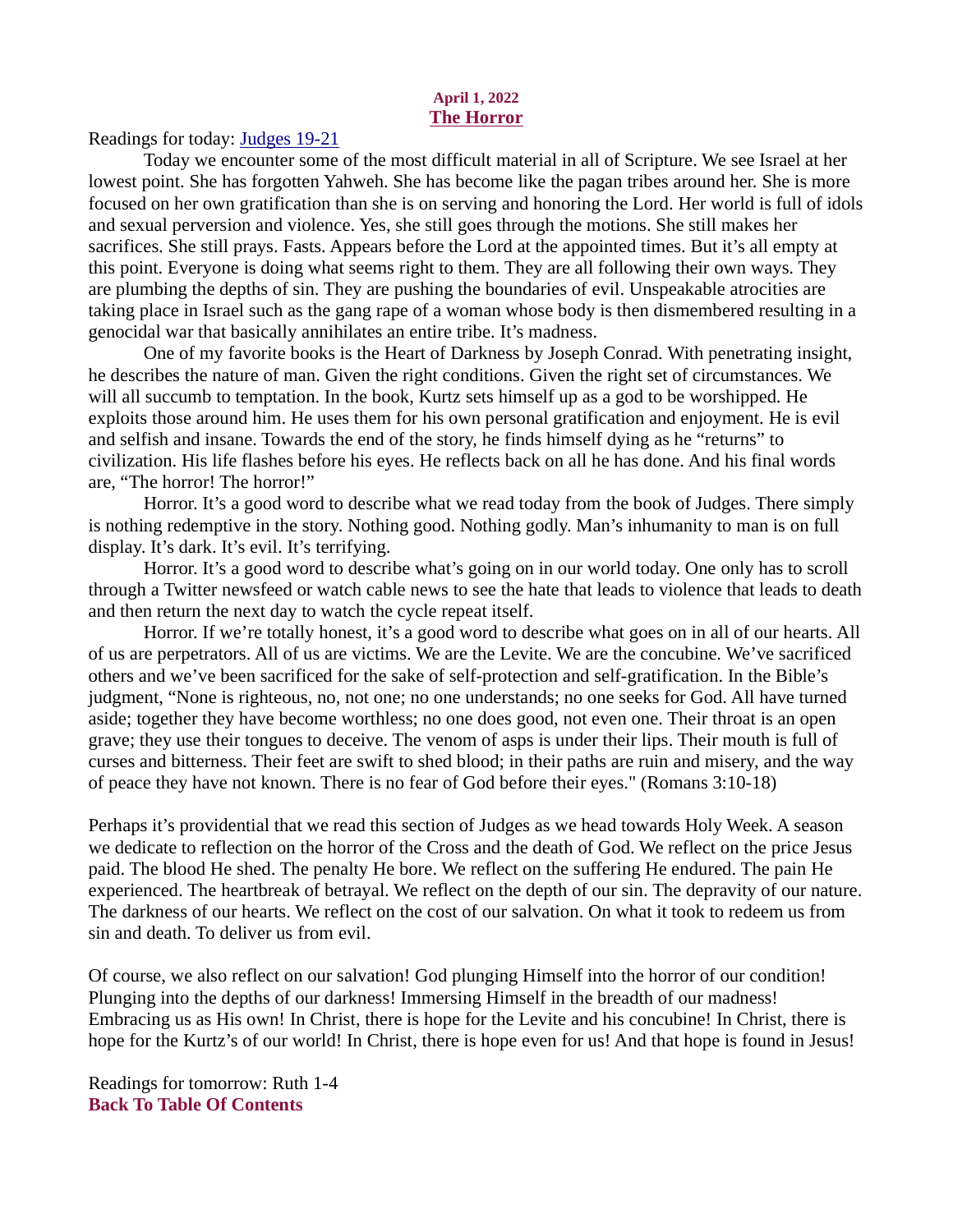### April 2, 2022 Great Redeemer

<span id="page-3-0"></span>[Readings for today: Ruth 1-4](https://www.biblegateway.com/passage/?search=Ruth+1-4&version=ESV)

Thank God we made it to Ruth! I love the book of Ruth. It upends so many of our expectations and helps us come to a deeper understanding of the heart of God. Ruth is a Moabite. A foreigner. A sojourner. She married an Israelite named Chilion and became part of his extended family. This was forbidden by the Law of God but it took place during the time of the judges when everyone was doing right in their own eyes. Then tragedy strikes. Her father-in-law, Elimelech, dies. Ten years later both her husband and his brother die as well. This puts the whole family at risk. There are no men to work. No men to protect the widowed women. So Naomi makes the decision to return home. She encourages her Moabite daughters-in-law to do the same. Start over. See if they have better luck with a new family because hers has brought them only grief. Ruth refuses. She makes this extraordinary declaration, "Do not urge me to leave you or to return from following you. For where you go I will go, and where you lodge I will lodge. Your people shall be my people, and your God my God." (Ruth 1:16) So powerful is her statement that we often hear it read at weddings thousands of years later!

Ruth not only returns with Naomi to Bethlehem, she cares faithfully for her mother-in-law. She puts her life at risk by going out to the fields to glean what was left after the reapers had made their way through. It was backbreaking, painstaking work. Women who did this were often molested, harassed, and abused. They were the poorest of the poor in the land. Completely without hope. In the providence of God, the field she chose belonged to a man named Boaz. A righteous man. A man who left the gleanings for the poor as the Law of God demands. (Lev. 19:9-10) A man who protected her from the men who worked for him. A man who included her among his own young women so she woudn't be alone. Even invited her to sit and eat at his table. Boaz is a man who clearly honors the Lord. I love what he says to Ruth when she asks him why she has found favor in his eyes. "The Lord repay you for what you have done, and a full reward be given you by the Lord, the God of Israel, under whose wings you have come to take refuge!" (Ruth 2:12)

Naomi cannot believe their good fortune! Ruth has been led by God to the very fields of the man who can redeem them! (Lev. 25) A man who is a close enough relative to bring them into his home and continue the family line! Thus unfolds a beautiful courtship in chapter three where Ruth goes and lies at Boaz's feet to ask him to take them in. Boaz is humbled by the request and makes the necessary arrangements to become their kinsman-redeemer. They get married. Conceive a son. The family line continues which is important since her great-grandson is King David! Furthermore, many generations hence, her descendent Joseph will marry a young pregnant woman named Mary and they will have a son named Jesus. The Great Redeemer who will save His people from their sins!

After all the bloodshed and violence and suffering and pain, it is nice to read that not all was lost in Israel. Even in the time of the judges, there were still faithful men and women who followed the Lord. It is a great reminder to us in our own time that the night is always darkest right before the dawn. Next Saturday is Holy Saturday. A day where Christians reflect on the death of their Lord. His body lying on a cold slab. Wrapped in a burial shroud. Death seemingly having the victory. Sin and Evil seemingly having their way. The Son of God seemingly defeated. We wait on that day in silence. With baited breath for we know what the next day brings! Victory! Jesus rising from the grave! Jesus throwing open the door of the tomb! Death could not hold him! Hell could not defeat Him! Sin and Evil had no power over Him! Jesus is our Great Redeemer! Jesus is our Great Savior!

Readings for tomorrow: None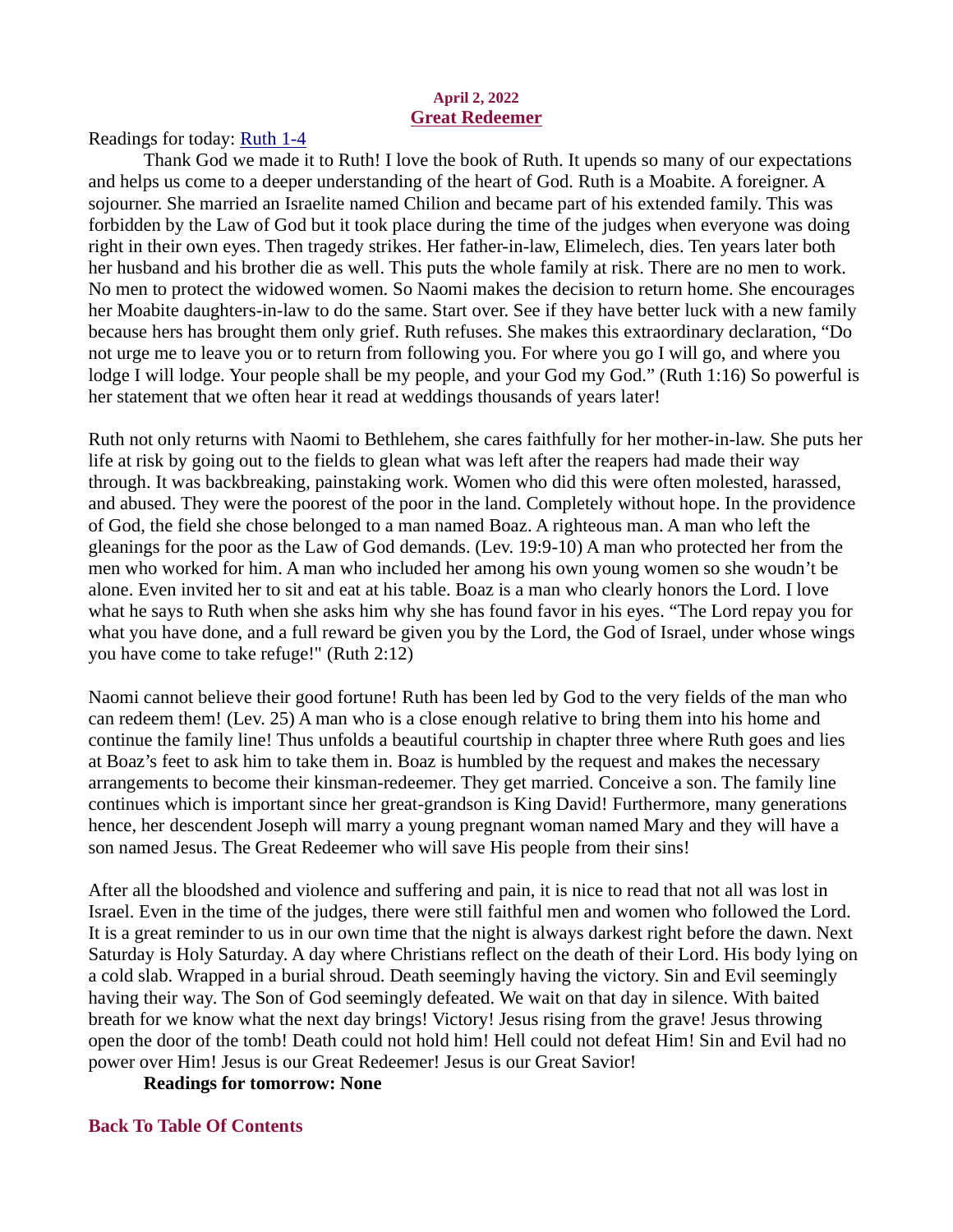### April 4, 2022 A Mother's Devotion

<span id="page-4-0"></span>[Readings for today: 1 Samuel 1-3](https://www.biblegateway.com/passage/?search=1+Samuel+1-3&version=ESV)

Monica was born in 331 AD to a moderately wealthy family. Though raised as a Christian, she was given in marriage to a non-Christian man named Patricius. Together they had three children who survived infancy. One of them was named Augustine. Monica did not have an easy life. Her husband had a violent temper. Her mother-in-law was a challenge to live with. Her son, though incredibly brilliant, was a happy pagan. All of this could have made Monica bitter and angry but instead she chose to direct her energies to prayer. One by one, her family gave their lives to Christ. Her mother-in-law was won over by her grace and charity. Her husband gave his life to Christ a year before he died. She continued to pray for her son, following him to the city of Milan where he came under the influence of a bishop named Ambrose. As Monica poured her heart out for Augustine to Bishop Ambrose, he is said to have remarked, "I cannot believe a child of such tears shall ever perish." Augustine soon came to faith and was baptized on Easter in 387AD, becoming one of the most influential Christians in history. After his baptism, his mother told him, "Son, nothing in this world now affords me delight. I do not know what there is now left for me to do or why I am still here, all my hopes in this world being now fulfilled." She died soon after.

I thought of Monica as I read about the devotion of Hannah this morning. Hannah did not have an easy life. Her barrenness would have been perceived as God's curse. Her treatment at the hands of her rival, Peninnah, would have been difficult to endure. Most of her community would look on her with pity. It would be easy for Hannah to give into grief and despair. But Hannah turns her energies into prayer. She seeks the Lord with all her heart. She promises to devote her firstborn son to His service if He will simply hear and answer her prayers. God remembers Hannah. He hears her prayers and grants her heart's desire. Hannah proves faithful. She weans the child and then brings him to Eli so he can be brought up at the Tabernacle which was then located in a city called Shiloh. She never ceases to pray for him. Never ceases to care for him. She even brings him a little robe when she and her husband came up for the annual sacrifice. The impact of her faithful devotion is incredible. Samuel comes to faith at a young age and becomes one of Israel's greatest judges and prophets.

I imagine all of us can relate even if we don't have children of our own. All of us know what it's like to watch a loved one struggle. Perhaps life deals them a bad hand. Perhaps they are struck down with a terrible disease. Perhaps they struggle with their faith. Whatever it may be, it is always tempting to let ourselves become bitter and frustrated and angry with God if He delays in answering our prayers. It's easy to become impatient or throw in the towel or give up. But faithful people like Hannah and Monica remind us of the power of persistent, devoted prayer.

I have experienced this in my own life. I have prayed over family members for years. I have shed so many tears for them. I have sought God on their behalf. I've spent many a sleepless night pacing the floor crying out to God. Sometimes I get frustrated with God. Sometimes I get angry with Him. Sometimes I throw my hands up in despair. But saints like Hannah and Monica and Don and Berk and Daisy and Sam and James and Sarah and Lisa and a host of others have inspired me to keep coming back to the Lord. They have encouraged me to hold fast to God's promises. To believe God when He says He will never stop pursuing those He loves and He will bring to completion the good work He's begun.

Readings for tomorrow: 1 Samuel 4-8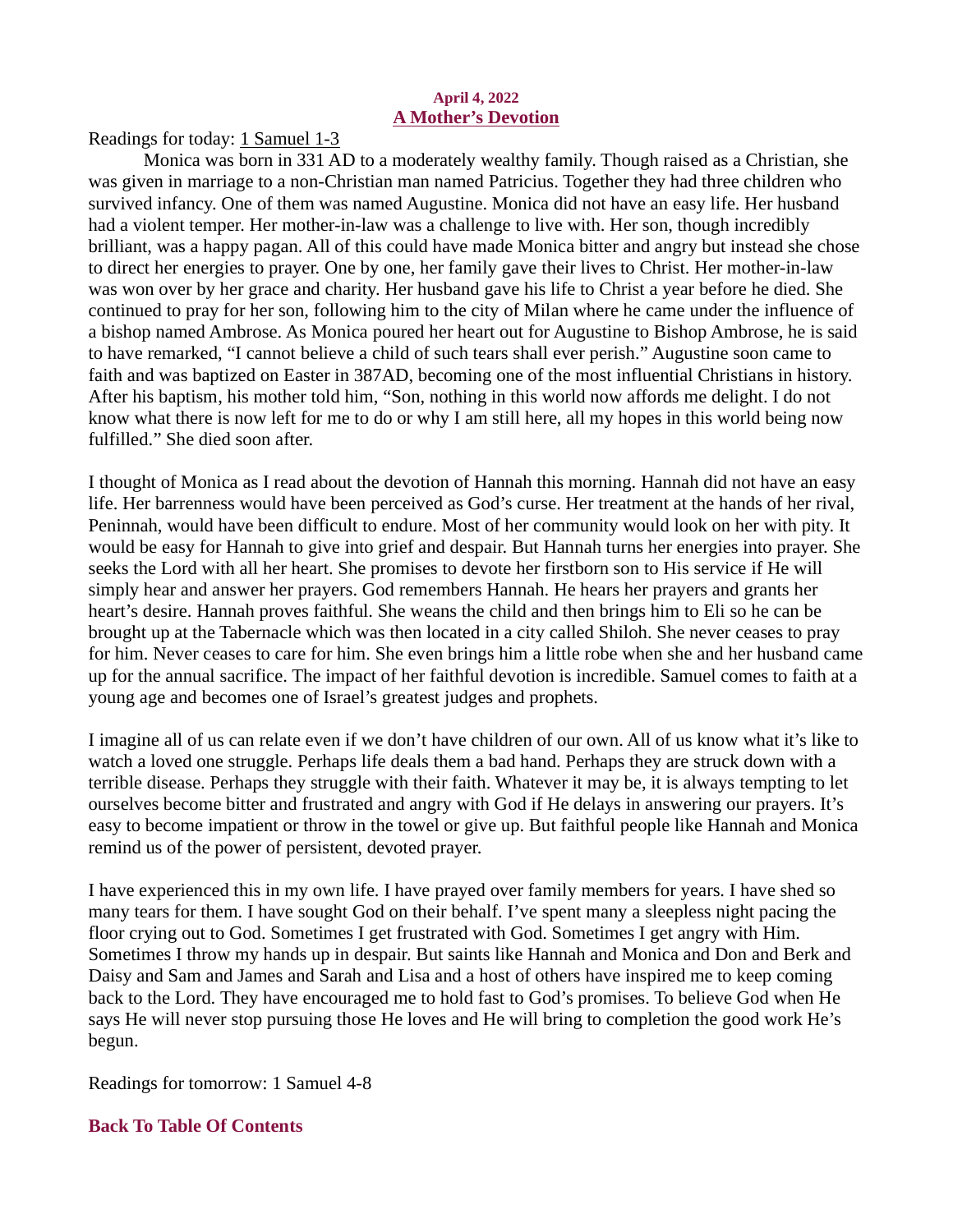#### April 5, 2022 Talisman

<span id="page-5-0"></span>[Readings for today: 1 Samuel 4-8](https://www.biblegateway.com/passage/?search=1+Samuel+4-8&version=ESV)

I remember the first time I watched Raiders of the Lost Ark. Such a great movie. Action. Adventure. Suspense. Mystery. It remains a favorite to this day. The heart of the movie is the search for a lost talisman. A sacred treasure. The Nazis want to capture the ark and use it to conquer the world. Indiana Jones wants to capture the ark and put it on display in a museum. Both sides miss the point. The ark of the covenant has no power of its own. Looking into the ark isn't going to cause your face to melt off. There are no ghosts lurking inside. No insidious force waiting to pounce on the unsuspecting. It simply is a box built to carry the most treasured memories of God's chosen people. The budded rod of Aaron. A jar of manna from heaven. The stone tablets on which were written the Ten Commandments.

Human beings have this tendency to turn ordinary things into magic totems. We are desperate for something concrete that we can touch and hold and see and feel. We are deeply uncomfortable with the unknown and the unfamiliar. So we make idols like golden calves or bronze snakes. We build beautiful spaces like the Tabernacle and adorn it with golden furniture like the ark but promptly forget the point of it all which is to connect to God.

In our passage today, Israel treats the ark like a magic charm. A good luck token. They mistakenly assumed the ark itself contained power when in fact it was useless. It was just a golden box. The Philistines made a similar mistake. They assumed the ark represented a god and they trembled in fear. Both sides missed the point. In the ensuing battle, the Philistines easily overwhelm Israel. They slaughter thirty thousand on the battlefield. They capture the ark. They kill the priests. They return to their cities having won a great victory not only over Israel but seemingly over Israel's god. So they take the ark and put it in one of their temples as tribute to their own god, Dagon. When they get up the next morning - probably hung over from the celebration the night before - they can't believe their eyes. Dagon had fallen on his face before the ark. So they set his statue back up again but the following day they find him fallen yet again to the ground this time with his head and hands cut off. A plague sweeps the city. People start getting sick and dying. They take the ark to another city but the same thing happens. They send it to a third city but the people of that city won't let it in. So they send the ark back to Israel with an offering. Golden tumor and golden mice to represent the plague they had suffered. It's important to note the lesson they learned. What they did with the ark was of little importance compared with what they did to honor the God of Israel.

What about us? How often do we turn ordinary things in our own lives into sacred talismans. We place our trust in a particular place or particular style of worship or a particular personality in the pulpit, We treat prayer like some magic formula. The Word of God like some magic book. Friends, none of these things contain any power or authority of their own. Sacred space is important not because of the space itself but because of what happens there. The worship of the Living God. Worship style is important not because of the words or melodies or instrumentation but because of how it points us to God. Prayer is important not because we are good at it or know just the right words to say but because it is the primary way we talk to God. The Bible is important not because of the words on the page but because of how the Holy Spirit uses those words to transform us into the image of God. God is gracious to us. He reveals Himself to us through ordinary means of grace. Make sure you don't ascribe to those "ordinary means" any more credit than they deserve. Keep your eyes fixed on Jesus!

Readings for tomorrow: 1 Samuel 9-12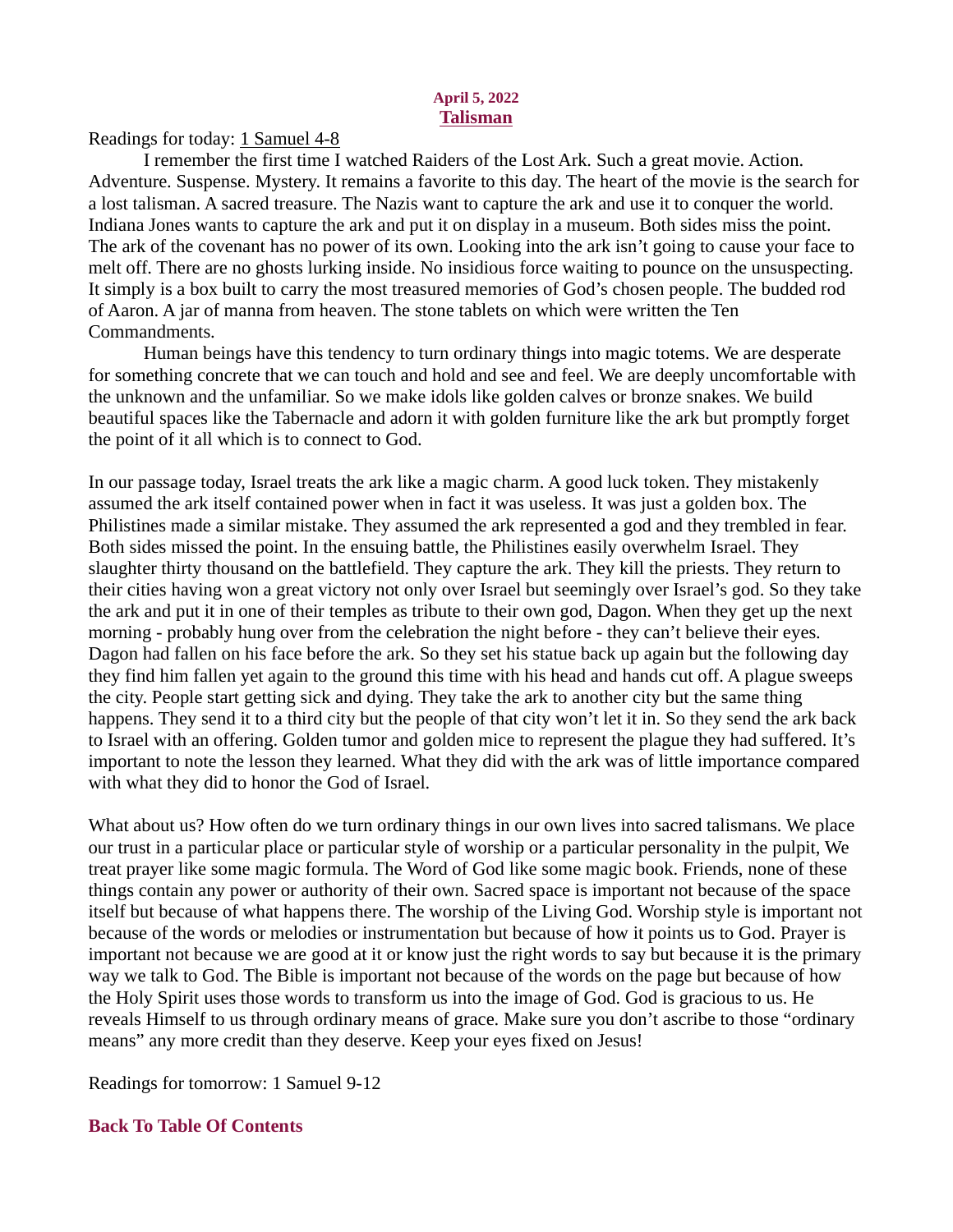#### April 6, 2022 Visions and Dreams

<span id="page-6-0"></span>[Readings for today: 1 Samuel 9-12](https://www.biblegateway.com/passage/?search=+1+Samuel+9-12&version=ESV)

Several years ago, I was in Ethiopia helping lead a training conference for church planters. About midway through the conference, a striking young man walked up to a group I was talking to. He was dressed head to toe like a traditional Muslim warrior. Flowing robes. Head covering. Curved sword on his hip. We found someone who spoke his dialect and asked him what he needed. He share the most amazing story with us. He grew up in a Muslim village and had never met a Christian. He didn't even know the name of Jesus. But the Lord revealed Himself to him in a dream one night and he surrendered his life to Him. He woke up the next morning and began preaching about this man who had come to him in his dream. The entire village converted. Now he was left with a dilemma? What to do next? He had no Bible. There was no church in the area. So he prayed to the Lord and the Lord told him to show up in a particular village on a particular day at a particular time and he would be given the resources he needed. The village was Gojo. The day and time coincided with our training conference. It was an absolute miracle.

It's always hard to read stories like the one we encounter today. Depending on our faith background, we aren't necessarily used to the idea that God would speak to us in dreams and visions. Today, Saul appears before Samuel. This came as no surprise to Samuel because God had already told him the day before what was going to take place. A man from the tribe of Benjamin would appear out of nowhere. Samuel was to anoint this man king over all Israel. Saul's task was to reign over God's people and deliver them from the hands of their enemies. It's a miraculous story. Especially when one considers all the details that had to take place in order to make it happen. Lost donkeys. A servant's suggestion to see the "seer." The fact that Samuel just happened to be in town on that particular day. Three men going up to Bethel with goats, bread, and wine. The confirmation of Saul's kingship through prophesy. It's amazing.

Why don't these things happen more often today? Why do we not see the miracles of God like they did in the Bible or like they do in other parts of the world? If we're honest, it's because we don't need God. Not really. Not in the same way. Most of us live lives of plenty. We have plenty of money. Plenty of time. Plenty of resources at our disposal. This is why Jesus said it's harder for a rich person to get into heaven than a camel through the eye of a needle. We tend to rely on ourselves. On our own strength and ability and wisdom and for the most part…it works! Or so we think. Contrast that with the people of Israel in Samuel's day. They were oppressed. Constantly under threat. They were a subsistence agricultural society. The same is true in places like Ethiopia where the local population fights everyday to survive. This is why their faith is so strong. They depend on the miracles of God and He delivers. Friends, the challenge for us is to learn how to depend on God in the same way. To open our hands and hearts to Him and surrender all control. To spend time in silence and solitude before Him. To worship Him in spirit and in truth. As we do these things, God promises to meet with us. He promises to speak to us. He promises to provide for us. He promises to deliver us.

Readings for tomorrow: 1 Samuel 13-16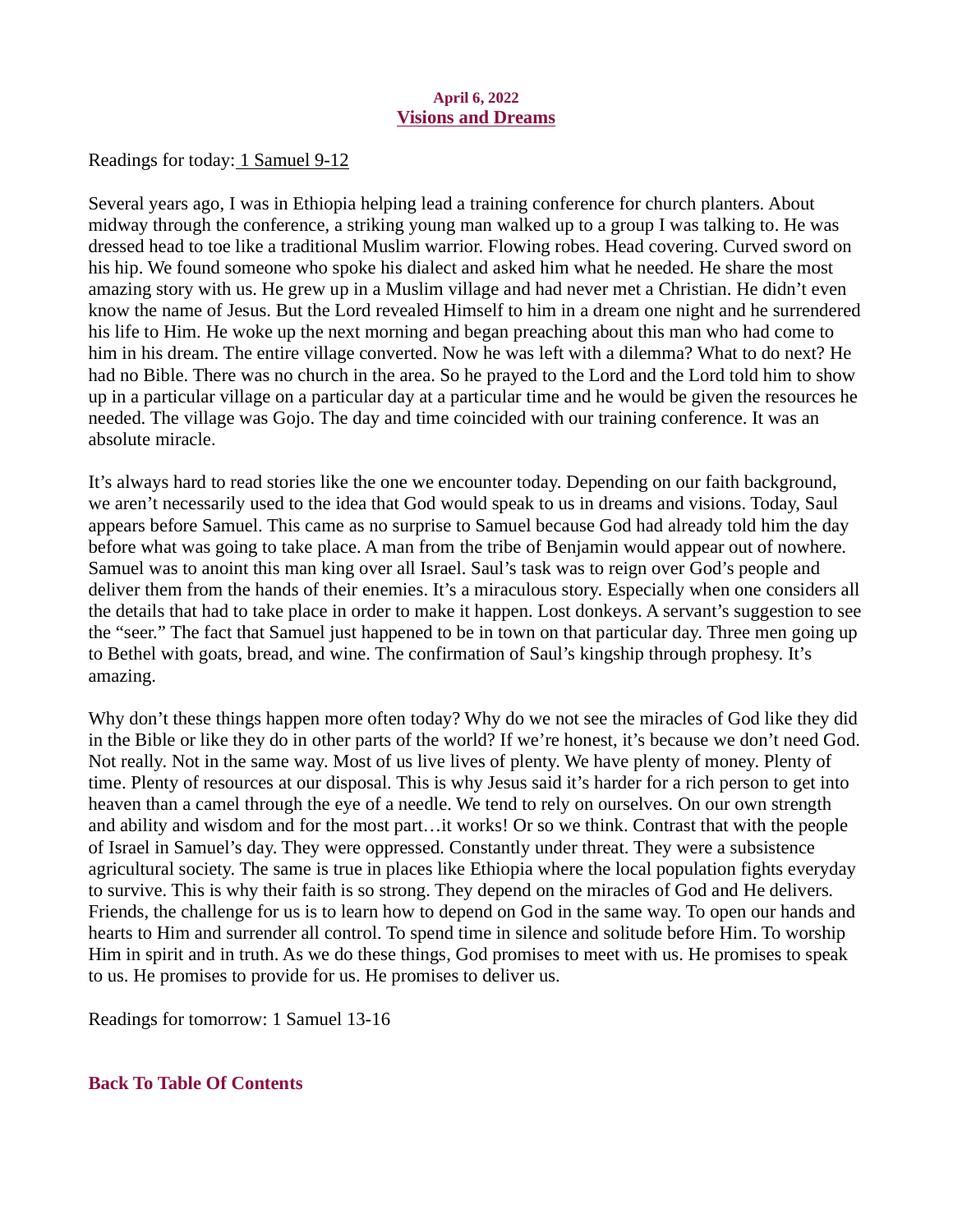## April 7, 2022 First Love

<span id="page-7-0"></span>[Readings for today: 1 Samuel 13-16](https://www.biblegateway.com/passage/?search=1+Samuel+13-16&version=ESV)

What does it mean to love God with a "whole" heart? To be fully devoted to Him? To make Him our first love? Does it mean outward perfection? King Saul literally stood head and shoulders above his countrymen. (1 Sam. 10:23) Eliab, David's older brother, clearly was an impressive physical specimen. (1 Sam. 16:6) Does it mean achievement or success? I am sure God could easily have lined up a hundred other men who had accomplished a heck of a lot more than David. Is it based on wealth or privilege? Or perhaps great moral character? What kind of heart does God treasure in a man or woman? The key is found in 1 Sam. 15:22-23..."Has the Lord as great delight in burnt offerings and sacrifices, as in obeying the voice of the Lord? Behold, to obey is better than sacrifice, and to listen than the fat of rams. For rebellion is as the sin of divination, and presumption is as iniquity and idolatry." Humility. Submission. Obedience. These are the qualities on which God places supreme value. Are we willing to listen? Willing to surrender our plans in favor of God's plan for our lives? Are we willing to trust God even when our circumstances seem bleak? Are we willing to obey even when it's hard?

King Saul was a half-hearted man. Though he was chosen by God and instructed by Samuel in the "rights and duties" of godly kingship, his heart was divided. At times, Saul was faithful and found great success. At other times, he was unfaithful and found only heartbreak. In times of conflict, Saul seemed to trust in God and therefore win victory after victory. In times of preparation or peace, Saul seemed to forget God and trust in his own understanding. The unlawful sacrifice at Gilgal. A rash vow during the heat of battle. A refusal to devote the Amalekites to destruction. These events illustrate the half-hearted devotion Saul paid to Yahweh and it eventually cost him everything. The kingdom was literally ripped from his hands. The Spirit of the Lord departed from him. And he ended up paranoid and tormented.

King David was a whole-hearted man. As we will see, David was a man after God's own heart. This doesn't make him perfect. His failures are massive and significant and costly. But through it all, David keeps seeking after God. David keeps humbling himself before God. David keeps returning to God in repentance. And God loves David. Honors David. Promises to give the throne to his descendents for generations.

So time to take stock. Time to step back and honestly examine your own heart. Are you half-hearted or whole-hearted in your devotion to God? Half-hearted or whole-hearted in your love for Jesus? How do you know? We've already seen that it doesn't necessarily depend on our outward appearance or achievement or actions. We can't count on the image we project to the world to save us. We have to be strong and courageous enough to take the inward journey into the heart. What do we find there? A love for God? A desire to serve Him? Please Him? Be with Him? Do we find in our hearts a hunger and thirst for righteousness? A deep awareness of the poverty of our own spiritual condition? Do we grieve over our sin? These are important questions that serve as a "diagnostic" to help us discern the spiritual condition of our hearts.

Readings for tomorrow: 1 Samuel 17-20, Psalm 59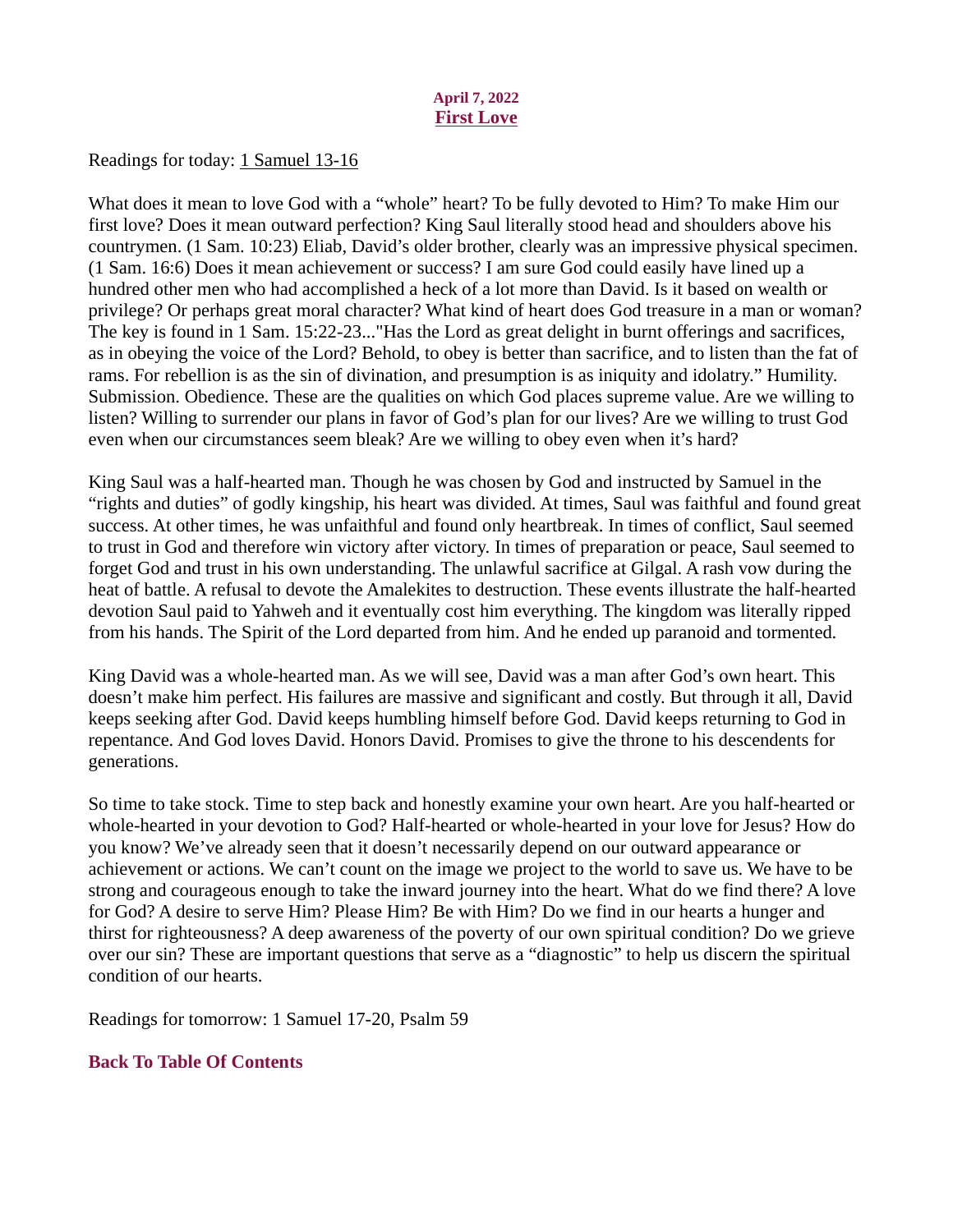## April 8, 2022 Trusting God

<span id="page-8-0"></span>[Readings for today: 1 Samuel 17-20, Psalm 59](https://www.biblegateway.com/passage/?search=1+Samuel+17-20%2C+Psalm+59&version=ESV)

What does it mean to trust God? As Christians, we talk about it all the time. But what does that actually look like in real life? David was a strong young man. A man entrusted with protecting the wealth of his family. A man who spent his days and nights out in the fields. Through all kinds of weather. Suffering all kinds of hardship. Fighting off lions and bears and other wild animals. David is no novice to conflict. No fearful young boy. His confidence has been forged in the fires of hardship and struggle.

Now he stands next to his brother as Goliath taunts the armies of Israel. David has as much right to be there as anyone. He may be a little younger but he's just as qualified. There were no standing professional armies in those days so most of the warriors who had gathered to fight for Saul were much like him. Farmers. Sheep herders. Men of the fields. Men of the forge. Men who spent most of their lives in other professions. Goliath was an exception. He truly was a professional warrior. Someone who had trained for battle since his youth. A man of imposing size who the Philistines used to strike fear in their enemies. He challenges Israel. More importantly, he challenges God Himself.

David trusts God. David attributes his past success to the Lord. "The Lord who delivered me from the paw of the lion and from the paw of the bear will deliver me from the hand of this Philistine." (1 Samuel 17:37) David has faced incredible odds before. Fighting off lions and bears is no joke! It required courage to track those animals down and save his sheep. And it will require courage to go out and face this Philistine. David doesn't blink. He grabs his sling and a few stones and off he goes.

It's one thing to say you trust God. It's another to actually place yourself in a situation where that trust is put to the test. "Trusting God" for David meant defending his flocks against lions and bears. "Trusting God" for David meant going out to face the Philistine giant. "Trusting God" for David meant not retaliating when Saul became jealous and sought to kill him. "Trusting God" for David meant continuing to serve Saul even though he was being treated unjustly. Over and over again, David trusts God with his life. His reputation. His relationships. His future. Remember, he's already been anointed the next king! One would think he might try to grasp after what is rightfully his. Manipulate things in his favor. Use Saul's mental instability to his own advantage. Imagine him standing on the field of battle, having just cut off Goliath's head. Is there a better time to claim your throne? David does none of these things because he trusts God to work things out according to His will and His way and in His time.

So...do you trust God? Where are you trusting God in your life right now? Where is it hard to trust God? What hardships and struggles are you facing? What does trust look like for you in those specific situations? "Trusting God" is no an abstract concept but a way of life that finds concrete expression in the everyday.

Readings for tomorrow: 1 Samuel 21-24, Psalm 91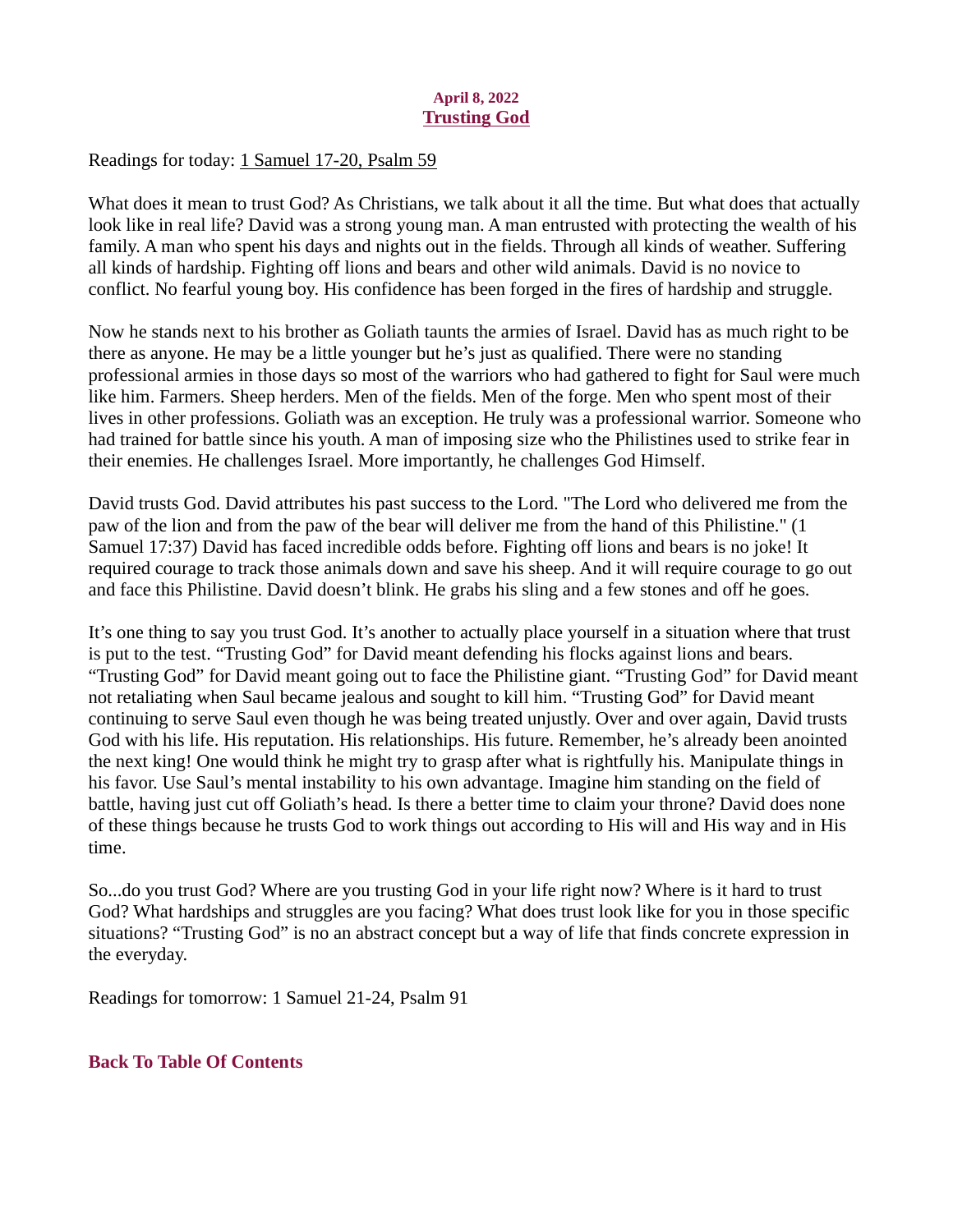### April 9, 2022 Godly Confidence

<span id="page-9-0"></span>[Readings for today: 1 Samuel 21-24, Psalm 91](https://www.biblegateway.com/passage/?search=1+Samuel+21-24%2C+Psalm+91&version=ESV)

Recently, I had the opportunity to lead a retreat for the leadership team of another church in a different community than my own. They are a great bunch of folks! They love God with all their hearts and are courageously seeking Him for the next season of their life together. They know the way forward won't be easy. They know they will have to navigate a lot of conflict. There are a lot of major decisions to be made and a lot could go wrong but they have taken the first steps of faith. It is inspiring! Over the course of the time we had together, I shared many of my own stories. Stories of the challenges I've faced. The conflict I've had to manage. The major decisions we've made in the church I lead and the risks we've taken for the Kingdom of God. One of the things that struck them most was my confidence. Confidence God would show up. Confidence God would provide. Confidence God would lead and guide every step of the way.

Godly confidence is not something we are born with. It is something we earn over a lifetime. Primarily through hardship and struggle. It is forged in the fires of adversity. It is tempered in times of trial. It is refined through seasons of suffering. I've had my share. I shared openly and honestly about those moments with my new friends and what I learned about God's faithfulness. When my life was at it's lowest possible point and I was in danger of losing everything and everyone I loved, God met me in a powerful way. He lifted me up out of the pit and set my feet on solid ground. I learned the truth of David's words from Psalm 91, "Because He holds fast to me in love, I will deliver him. I will protect him because he knows My name. When he calls to Me, I will answer him; I will be with him in trouble; I will rescue him and honor him. With long life I will satisfy him and show him My salvation."

Once you hit rock bottom and find God waiting for you there, there isn't much that will shake you. My confidence does not come from the success we've had at PEPC or the fruitful initiatives I've been involved with in my denomination or the incredible work we've done through the Petros Network. It comes from watching God do His work through His people. It comes by having a front row seat to the movement of the Holy Spirit as He transforms so many lives. It comes through experiencing the sufficiency of the gospel over and over again despite my own foolishness and weaknesses. It comes as we take steps of faith, risking everything over and over again for the sake of the Kingdom of God.

Readings for tomorrow: None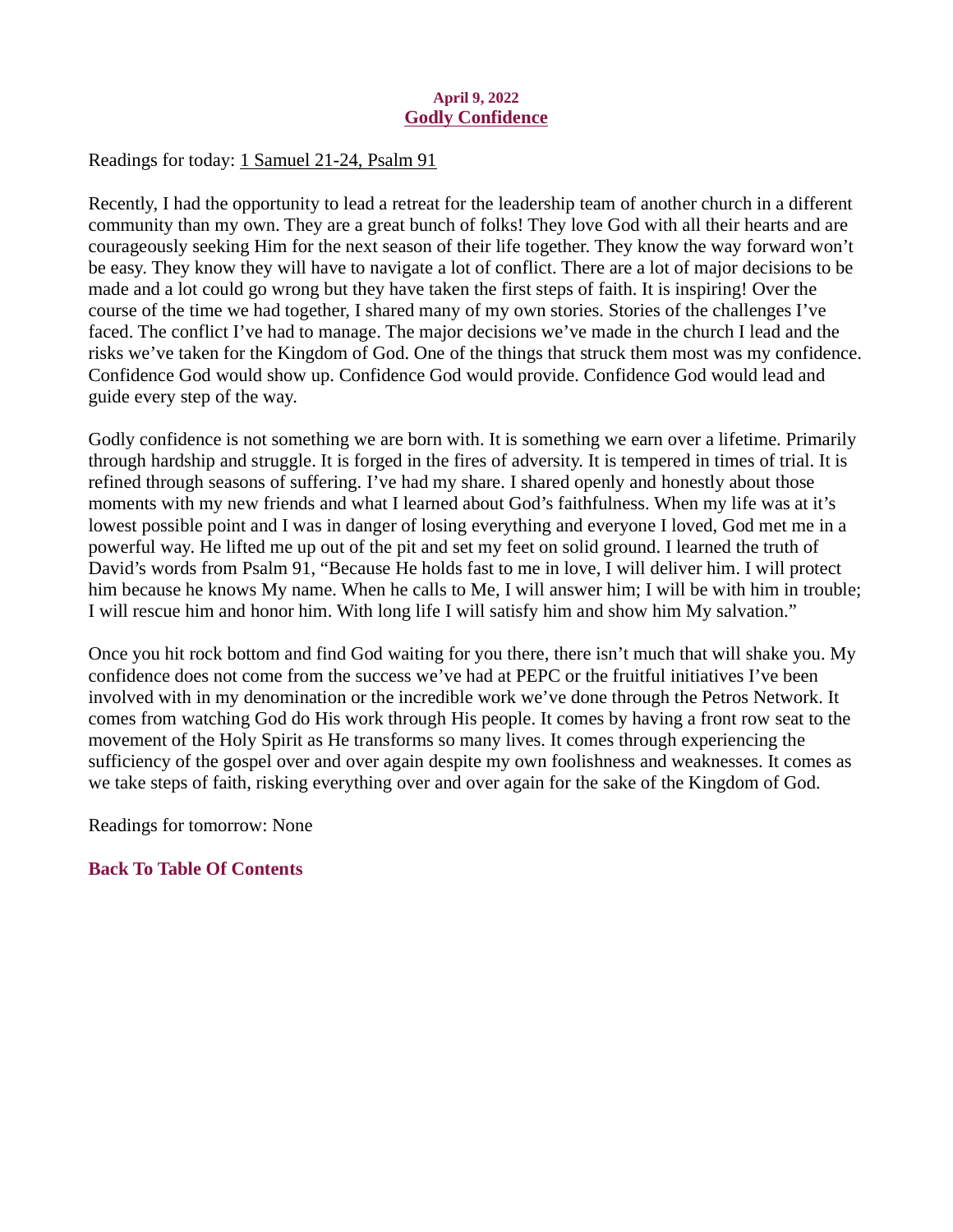## April 11, 2022 Authentic Prayer

<span id="page-10-0"></span>[Readings for today: Psalms 7, 27, 31, 34, 52](https://www.biblegateway.com/passage/?search=Psalms+7%2C+27%2C+31%2C+34%2C+52&version=ESV)

The Psalms are the prayer book of the Bible. 150 prayers written by God's people. Written in times of celebration to commemorate great victories and triumphs. Written in times of grief to chronicle despair and exile and defeat. Written for use in worship like the Psalms of Ascent. Written for very specific occasions like when David sinned with Bathsheba. They are authentic and raw and real because they reflect real people bringing their deepest longings and questions and heartaches before God.

In today's selection, David is on the run. He is being pursued by his own people. Betrayed by his own king. Unjustly accused. He has lost his position. His home. His family. One would think such circumstances would lead to bitterness and despair. Anger and frustration. Fear and uncertainty. These are honest feelings and David doesn't shy away from acknowledging them. ""O Lord my God, in you do I take refuge; save me from all my pursuers and deliver me, lest like a lion they tear my soul apart, rending it into pieces, with none to deliver. (Ps. 7:1-2) "Be gracious to me, O Lord, for I am in distress; my eye is wasted from grief; my soul and my body also. For my life is spent with sorrow, and my years with sighing; my strength fails because of my iniquity, and my bones waste away." (Psalms 31:9-130) One can hear in his words the anguish and heartbreak. He is afraid. He doesn't know what the future holds. There are no guarantees he will escape. So he brings these feelings authentically before the Lord. He humbles himself before his God. He knows the Lord sees his afflictions.

At the same time, David prays in faith for his very real needs. He prays for God's protection. "In you, O Lord, do I take refuge; let me never be put to shame; in your righteousness deliver me! Incline your ear to me; rescue me speedily! Be a rock of refuge for me, a strong fortress to save me!" (Psalms 31:1- 2)

He prays for God's guidance and wisdom. "One thing have I asked of the Lord, that will I seek after: that I may dwell in the house of the Lord all the days of my life, to gaze upon the beauty of the Lord and to inquire in his temple. For he will hide me in his shelter in the day of trouble; he will conceal me under the cover of his tent; he will lift me high upon a rock." (Psalms 27:4-5)

He prays for God's comfort and provision. "When the righteous cry for help, the Lord hears and delivers them out of all their troubles. The Lord is near to the brokenhearted and saves the crushed in spirit. Many are the afflictions of the righteous, but the Lord delivers him out of them all." (Psalms 34:17-19)

Most of all, David lifts his eyes above his current circumstances to praise God for who He is! God is worthy of praise even when we find ourselves in the middle of the most difficult times of our lives. "I will bless the Lord at all times; his praise shall continually be in my mouth. My soul makes its boast in the Lord; let the humble hear and be glad. Oh, magnify the Lord with me, and let us exalt his name together!" (Psalms 34:1-3)

One of the greatest lies the enemy tries to tell us is that our needs don't matter to God. They are too small. Too insignificant to demand His attention. The enemy tries to convince us that we are a burden to our Heavenly Father and praying authentically somehow makes us unholy or unworthy. The Psalms teach us otherwise. They are raw. They are real. They are emotional. They are bold. The Psalmist - in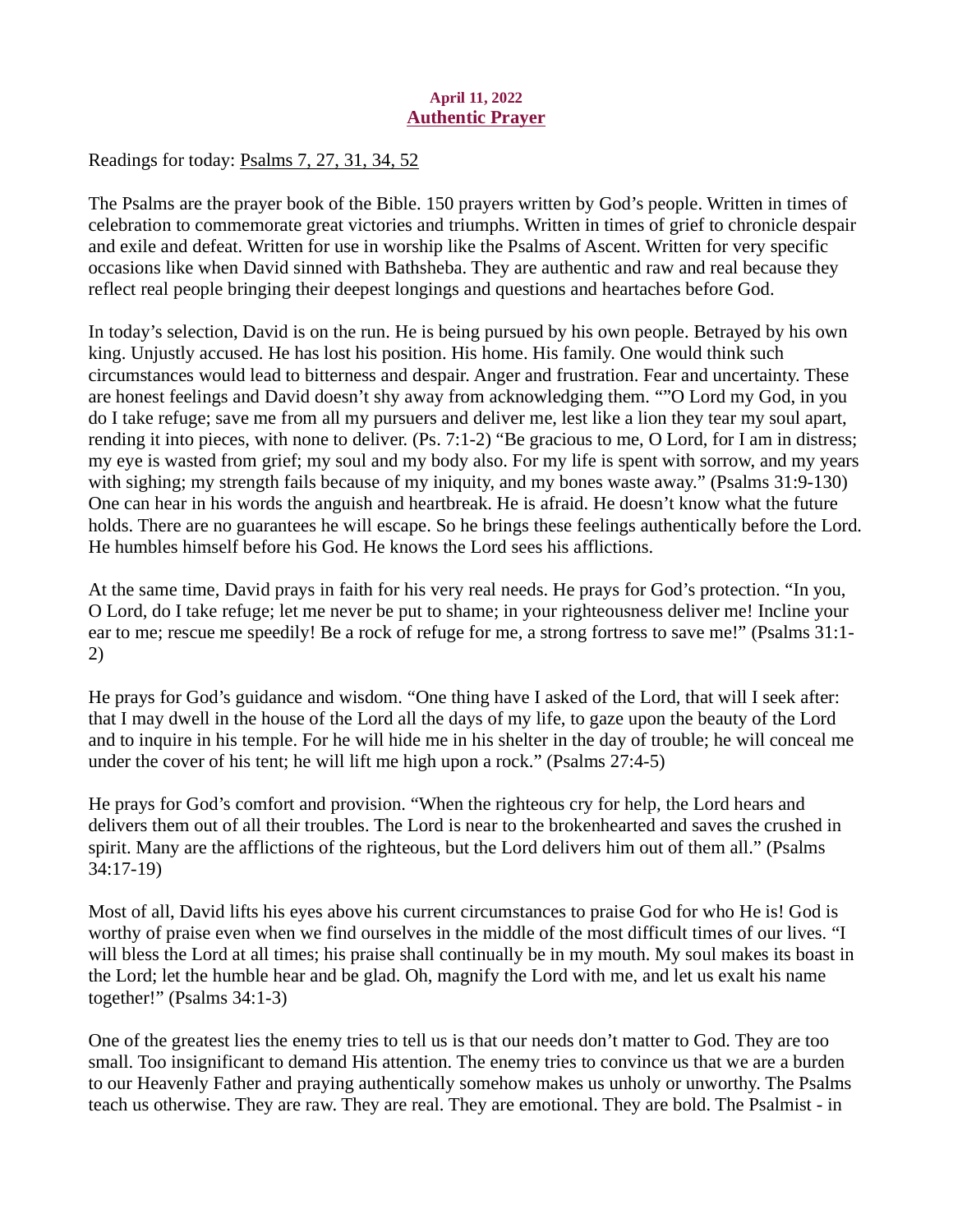this case King David - enjoys such intimate fellowship with God that he can literally tell God anything. And that is what God desires from everyone of His children.

So what is your prayer life like? Is it real? Is it authentic? Or are there things you are afraid to share with your Heavenly Father? Areas of your life you try to hide? Do you fear coming into His presence? Afraid of what He might do? What He might say? What He might think? Do you trust God's gracious character? His unconditional love? Do you believe His mercies are new every morning? Do you believe God is generous towards you? Having an inexhaustible supply of time and attention? Do you know nothing is insignificant to God? Not one need. Not one desire. Do you bring your requests humbly before Him, trusting He knows best what you need? I'd encourage you to use the Psalms as a model, a guide, for your prayers. Let the Psalmist lead you to a deeper understanding of your relationship with God.

Readings for tomorrow: Psalms 56, 120, 140-142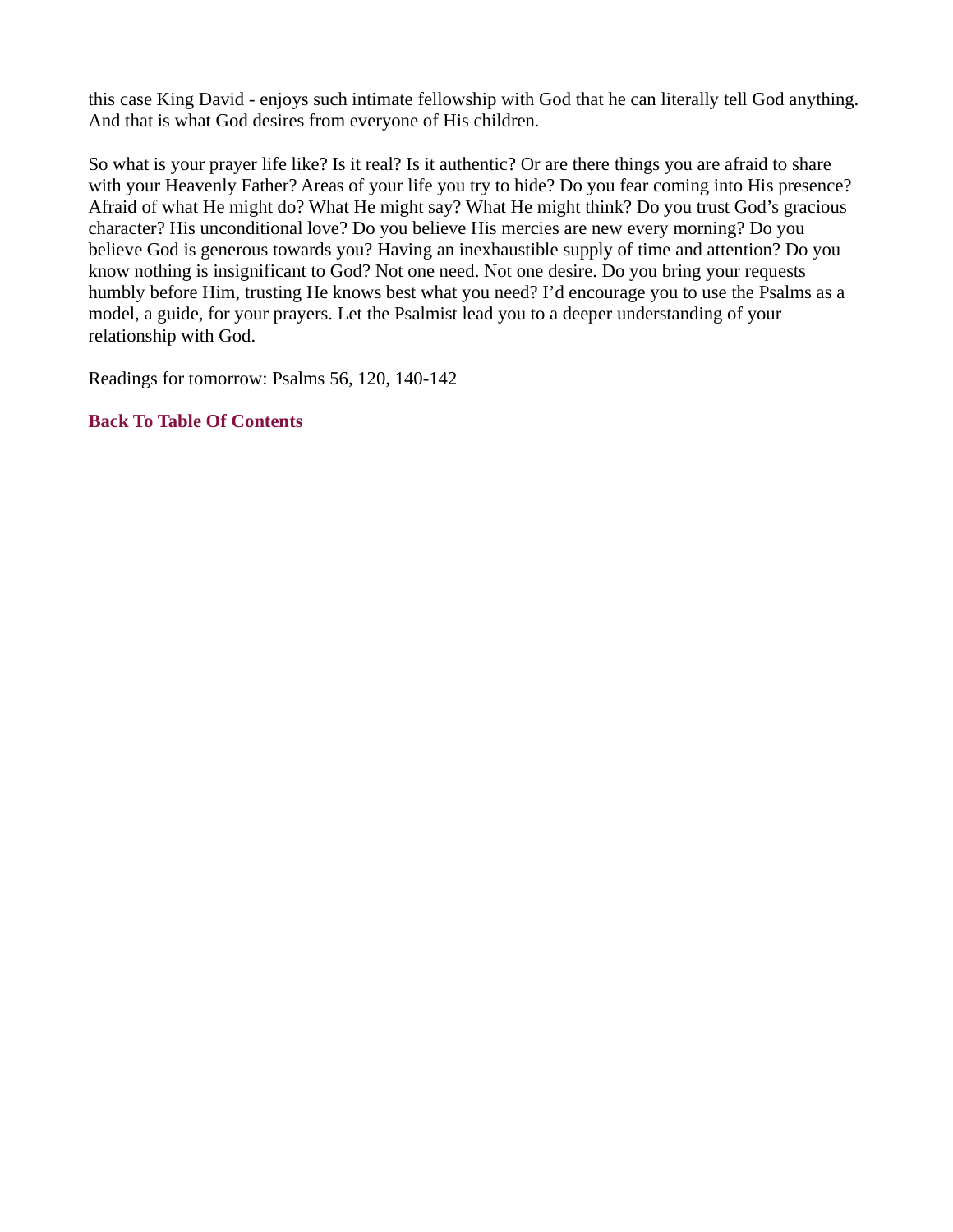### April 12, 2022 **Resiliency**

### <span id="page-12-0"></span>[Readings for today: Psalms 56, 120, 140-142](https://www.biblegateway.com/passage/?search=Psalms+56%2C+120%2C+140-142&version=ESV)

One of the reasons I love reading the Bible chronologically is that it sets the Psalms in the context of the stories from which they arise. It's powerful when we connect them to the real lives of the real people who wrote them. Today's readings place us squarely in one of the darkest times of King David's life. He is on the run. He is living in the wilderness. He's gathered around him a pretty motley crew of people. He can never rest. He is never safe. He is never fully secure. Anxiety and fear are constant companions. This is not his fault. It's not something he brought on himself. He is not facing the consequences of his choices. No, it's the opposite. He is being unfairly treated. Falsely accused of crimes he did not commit. All David ever did was try and serve his king faithfully and well. He has fought for Saul. Bled for Saul. Won victory after victory for Saul. When Saul was troubled, it was David who played the harp to calm his soul. All for what? Betrayal? Being hunted like an animal?

How does David respond? Does he play the victim? No! He turns to God. "Be gracious to me, O God, for man tramples on me; all day long an attacker oppresses me; my enemies trample on me all day long, for many attack me proudly. When I am afraid, I put my trust in you. In God, whose word I praise, in God I trust; I shall not be afraid. What can flesh do to me?...This I know, that God is for me. In God, whose word I praise, in the Lord, whose word I praise, in God I trust; I shall not be afraid. What can man do to me?" (Psalms 56:1-4, 9-11) This is what I love about David. He honestly acknowledges his fears. He doesn't try to pretend like life is going well. He's being trampled. He's being oppressed. He's being attacked by his enemies. David could respond in kind. David could give into fear. David could play the victim. He could rail against the betrayal and injustice of it all. But David does none of those things. Instead, he places his trust in God. He praises God. He keeps his eyes fixed on God. What happens as a result? David is filled with incredible confidence. "What can man do to me? Take my life? Take my future? Take my possessions? Big deal. I trust in God. I place my faith in God. I know God is for me so who can stand against me?"

We live in a world where it is common to play the victim. We seem to be unable to handle disappointment. We avoid responsibility. We blame-shift. We feel wounded. Hurt. Betrayed. This is not to suggest abuse isn't real. It absolutely is and cannot be tolerated. But, as a society, we are in danger of trivializing trauma, abuse, PTSD, etc. because we use these words to describe all kinds of conditions. Many of them self-inflicted. And we seemingly believe any kind of hurt gives us license to end relationships. Avoid hard conversations. Escape the Biblical call for forgiveness, reconciliation, and restoration. Someone lets us down? We cut them out of our lives. We get confronted at work? We find another job. Someone holds us accountable? We stop talking to them. A friend hurts our feelings? We move on. Such behaviors are rampant both in our society and in the church. Study after study has been done on the lack of "resiliency" in our culture. We seem to be unable to handle suffering. Pain. Heartbreak. Disappointment. We seem to be ill-equipped to have hard, honest conversations. We seem to be too scared to face our own internal demons so we project them onto those around us. Especially those we are closest to. So marriages fail. Families break apart. Friendships end. All we are doing is perpetuating a cycle of brokenness.

Would that we would follow David's example! In the face of all the hardship and suffering and injustice and pain and disappointment and betrayal...David looked to God. He took refuge in God. He cried out to God. He asked God to search his own heart so that he may not sin. Most of all, he praised God for he recognized that it is often in the "wilderness" when we are "on the run" from our enemies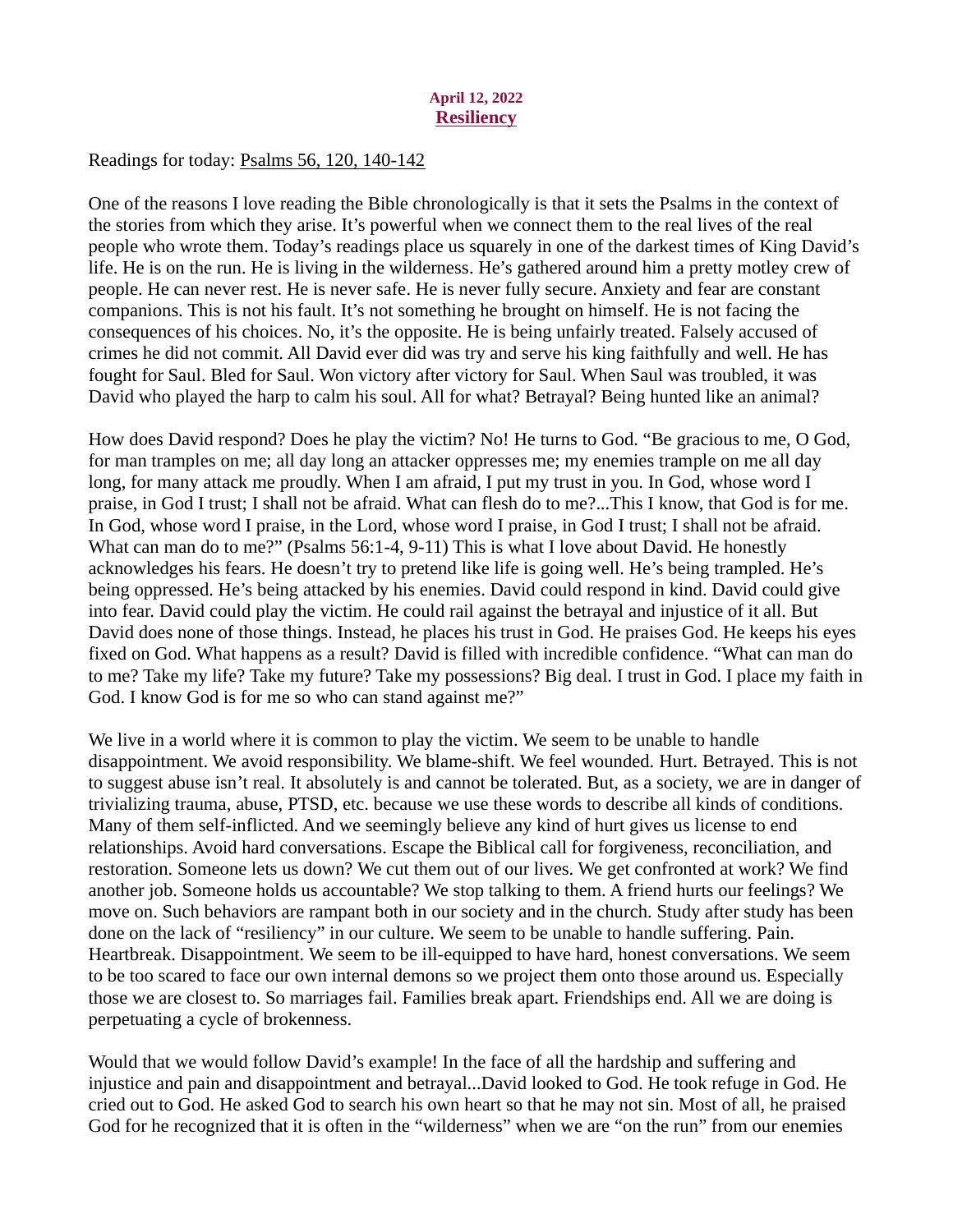that God does His best work in us. Shaping. Forming. Forging our character. Making us into the people He created and called us to be.

Readings for tomorrow: 1 Samuel 25-27, Psalms 17, 73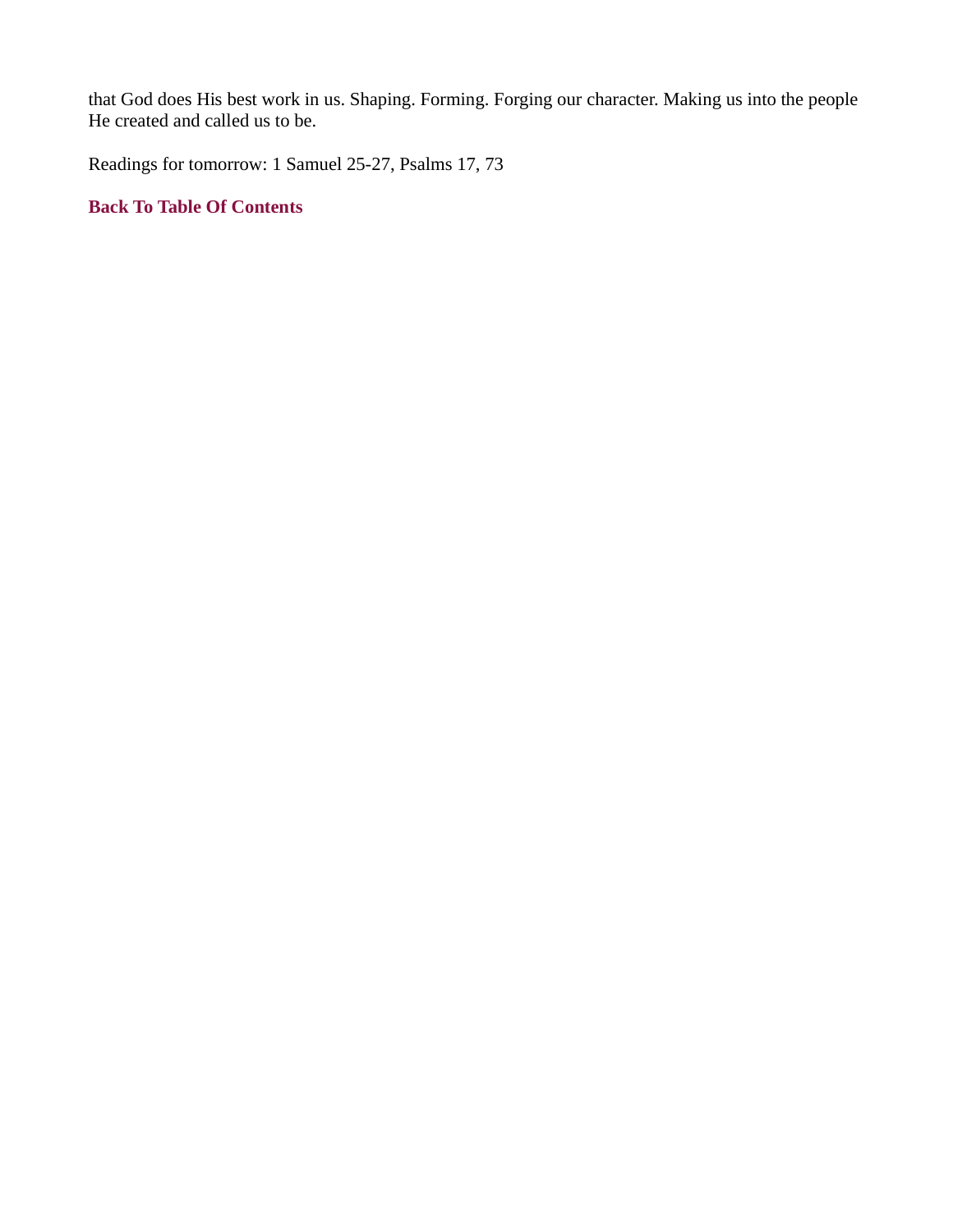### April 13, 2022 Love your Enemies

<span id="page-14-0"></span>[Readings for today: 1 Samuel 25-27, Psalms 17, 73](https://www.biblegateway.com/passage/?search=1+Samuel+25-27%2C+Psalms+17%2C+73&version=ESV)

This past week I read these challenging words again from the Sermon on the Mount. "Love your enemies!" Jesus says. "Do good to those who hate you. Bless those who curse you. Pray for those who persecute you." (Luke 6:27-28) Frankly, I think it sounds crazy. Mixed up. Naive. Until I read about David. I watch him spare Saul's life over and over again. I watch him refuse to lift his hand against the Lord's anointed. I watch him restrain his anger. His desire for revenge. David had every right to strike Saul down when he caught him in the cave. He had every right to pin Saul to the ground with his own spear when he infiltrated the camp. But over and over again, David refused. Why is that?

I believe David understood on some level what Jesus would later teach. God's great desire is for everyone to be saved and come to a knowledge of His truth. (1 Tim. 2:4) This includes a man like Saul. Evil. Paranoid. Drunk with power. This includes a man like Nabal. Proud. Arrogant. Hard-hearted. This includes a man like David who will succumb later in life to the temptation to use his power for his own purposes. It includes a man like Doug Resler who wrestles everyday with pride and ego and selfishness. You see, the reality that David saw is the same reality Jesus taught which is that we are all enemies and yet God in His infinite mercy loved us. We are all sinners and yet God in His infinite grace embraced us. While we were yet broken. While we were weak and wounded. While we were dead in our sin. God came to us. God loved us. God did good to us. And we should do the same for others including even those who may be seeking our harm.

Some ask if such an approach runs the risk of further traumatizing victims of abuse. It's a very important question. My response is that love is not passive. It doesn't make one a doormat. I do not believe Jesus is teaching women to stay with men who beat them. I do not believe Jesus is teaching us to seek out situations where we would suffer. I do not believe Jesus is teaching us to simply bow our heads before injustice. David didn't stay in Saul's palace! David left. He escaped. He found his way to safety. And then he resisted. Fiercely. Faithfully. With the hope that his persecutor would eventually see the light. I love how Martin Luther King Jr. once put it, "Love is the only force capable of transforming an enemy into a friend." King pursued a path of non-violent resistance always with the hope that white racists would become his brothers. This was his dream. And I believe deep down it was David's dream for Saul as well.

How do you respond when attacked? How do you respond when people curse you? Do you respond in kind? Do you lash out in anger? Do you try to get even? What about those who've suffered abuse or trauma or been victims of injustice? These are very real experiences that cannot be diminished or dismissed. They impact so many in our culture today especially those in minority groups. Over the last few years, many of these groups have taken to the streets to plead their cause. They have created movements through social media to press their case. While we may agree or disagree with their political aims, is it not heartbreaking to see so many in our culture victimized by fear? Suffering at the hands of the principalities and powers in our society? Rather than condemn, can we not courageously enter into those dark places alongside them and meet them with the love of Christ?

Readings for tomorrow: Psalms 35, 54, 63, 18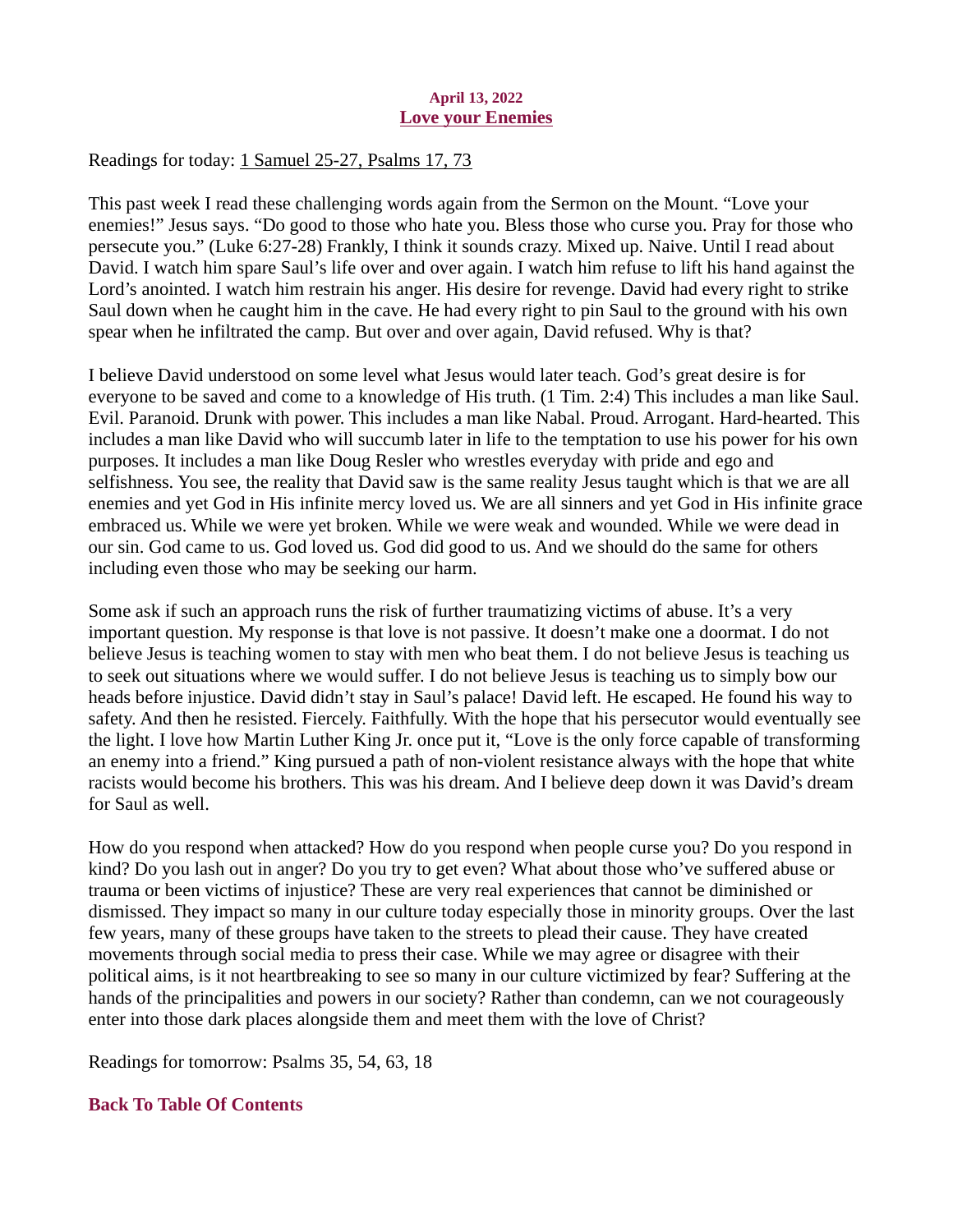## April 14, 2022 God is our Helper

<span id="page-15-0"></span>[Readings for today: Psalms 35, 54, 63, 18](https://www.biblegateway.com/passage/?search=Psalms+35%2C+54%2C+63%2C+18&version=ESV)

One of the more disappointing moments in my seminary career came during a preaching class. We were practicing delivering children's sermons and during the course of my presentation I made the statement that I believed God protects His children. The professor stopped the class. She asked me if I truly believed what I had just said. I told her I did. She asked how in the world I could believe that in a world where there is so much pain and suffering? How could I reasonably hold such a position in a world where children are abused and bullied, diagnosed with terminal diseases like cancer, or often die tragically. She asked me how I would feel if I told a child, "God would protect them" and then something bad happened. What would happen to that little child's faith? I have to admit I didn't have much to say. The whole conversation caught me completely off guard.

I've been in ministry for over twenty years now. I've walked with families through all kinds of pain and suffering. I've seen death up close. I've personally witnessed and experienced tragedy. I am not blind to the reality of abuse. I am not blind to the struggles so many face. Nor was David when he penned these words in the Psalms. "Behold, God is my helper; the Lord is the upholder of my life...For he has delivered me from every trouble, and my eye has looked in triumph on my enemies." (Psalms 54:4, 7) David knew pain intimately. Suffering was a constant companion. Death visited him regularly. This was the world in which he lived and yet he still looked to God for help. He still looked to God for protection and strength. Somehow, someway David was able to see beyond the horizons of this life to the life to come. He knew God could be trusted. He knew God was good. He knew God loved His people. And so he trusted God for His salvation even if it didn't come in this life. Now, to be clear, David knew nothing of resurrection. Heaven and the afterlife were not categories he would have thought in. But there was an instinct deep within his heart that drew him to God and caused him to trust in His great faithfulness.

Unfortunately, the horizons of our world have shrunk to the point where they only include the boundaries of this life. Even Christians have lost sight of eternity. We get so focused on what happens to us in this life that we lose sight of the bigger picture and greater glory God is working to reveal in us. We lose perspective. We want more from this world than it can actually give. We expect more from this world than it can actually deliver. And because our expectations go unmet. Because our desires go largely unrequited. Because our hopes and dreams fail. We get disappointed. Disillusioned. And we blame God. O that we would learn from David! Rather than blame God, we should look to Him for strength! Rather than rage at God, we should see Him as our helper! Rather than accuse God of not being fair or just or true to His Word, we should look beyond our circumstances, beyond our feelings, and see the eternity God is preparing for us in His Kingdom.

Psalm 18 is one of my favorites. I love the imagery of smoke and thunder and hail and God literally "bending the heavens" to come to our rescue. When things are at their worst, God is always at His best. When David teetered on the brink of death and destruction, God was there to pull Him back. And yet, we didn't read any of this in 1 Samuel, did we? I don't remember earthquakes and fire and God showing up in His chariot? What I remember is David faithfully placing His trust in God. What I remember is David literally making God His refuge. What I remember is David in prayer. David seeking God's face. David worshipping God even in the midst of His struggles. And because David did these things, his eyes pierced the veil of this world and God gave him a glimpse of what actually happened when he escaped from Saul.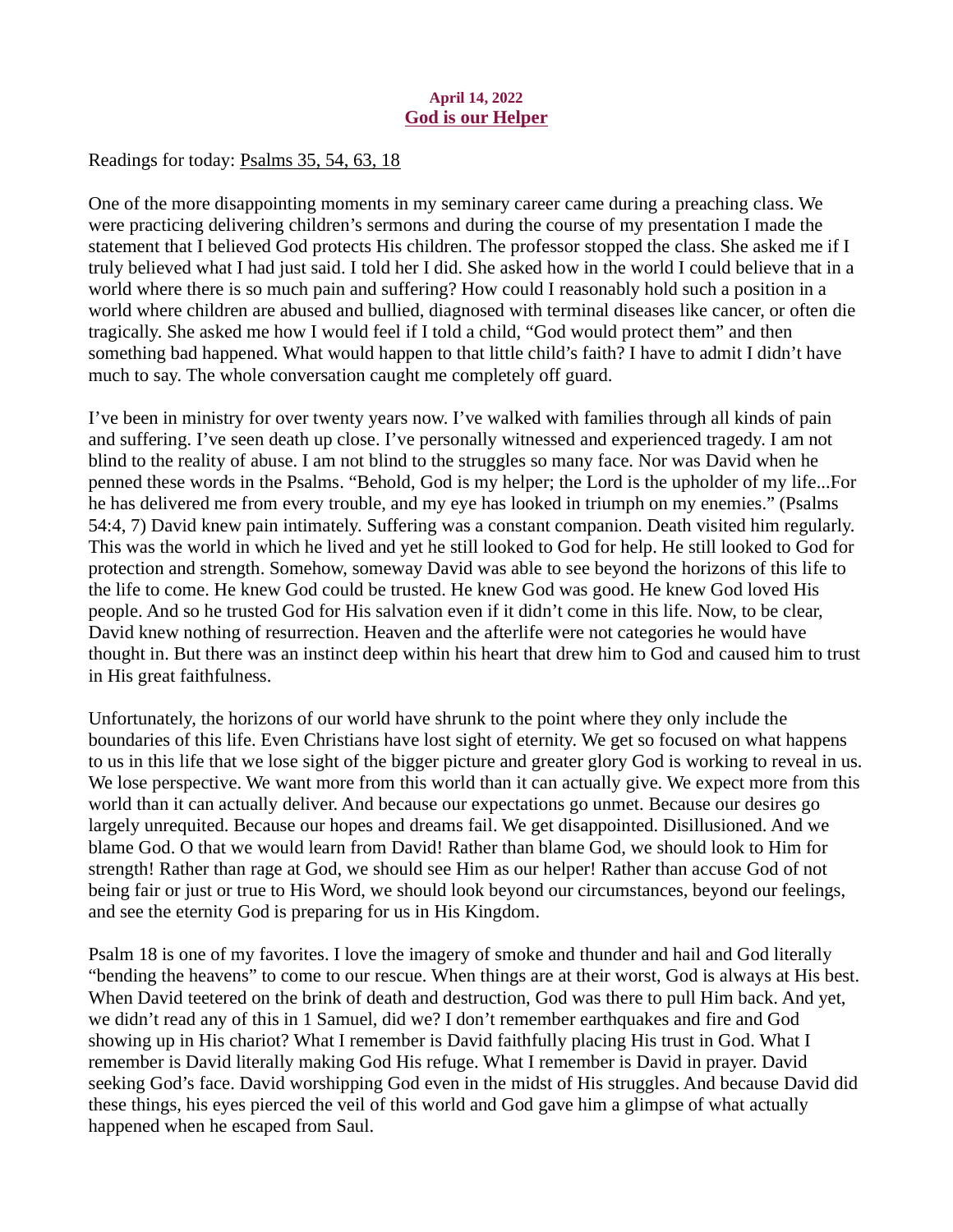In the midst of your struggles, do you seek God? When life is at it's most difficult, we need to lean ever deeper into Christ. The disciplines of prayer, reading Scripture, and corporate worship become lifelines as we seek God's face. Daily submission to the will of God as revealed in His Word is essential for the believer who makes God her/his help. Daily discernment between good and evil, truth and error, is essential for the believer who makes God her/his refuge. Daily self-denial and taking up our cross is essential for the believer who seeks to follow Jesus.

Readings for tomorrow: 1 Samuel 28-31, 1 Chronicles 10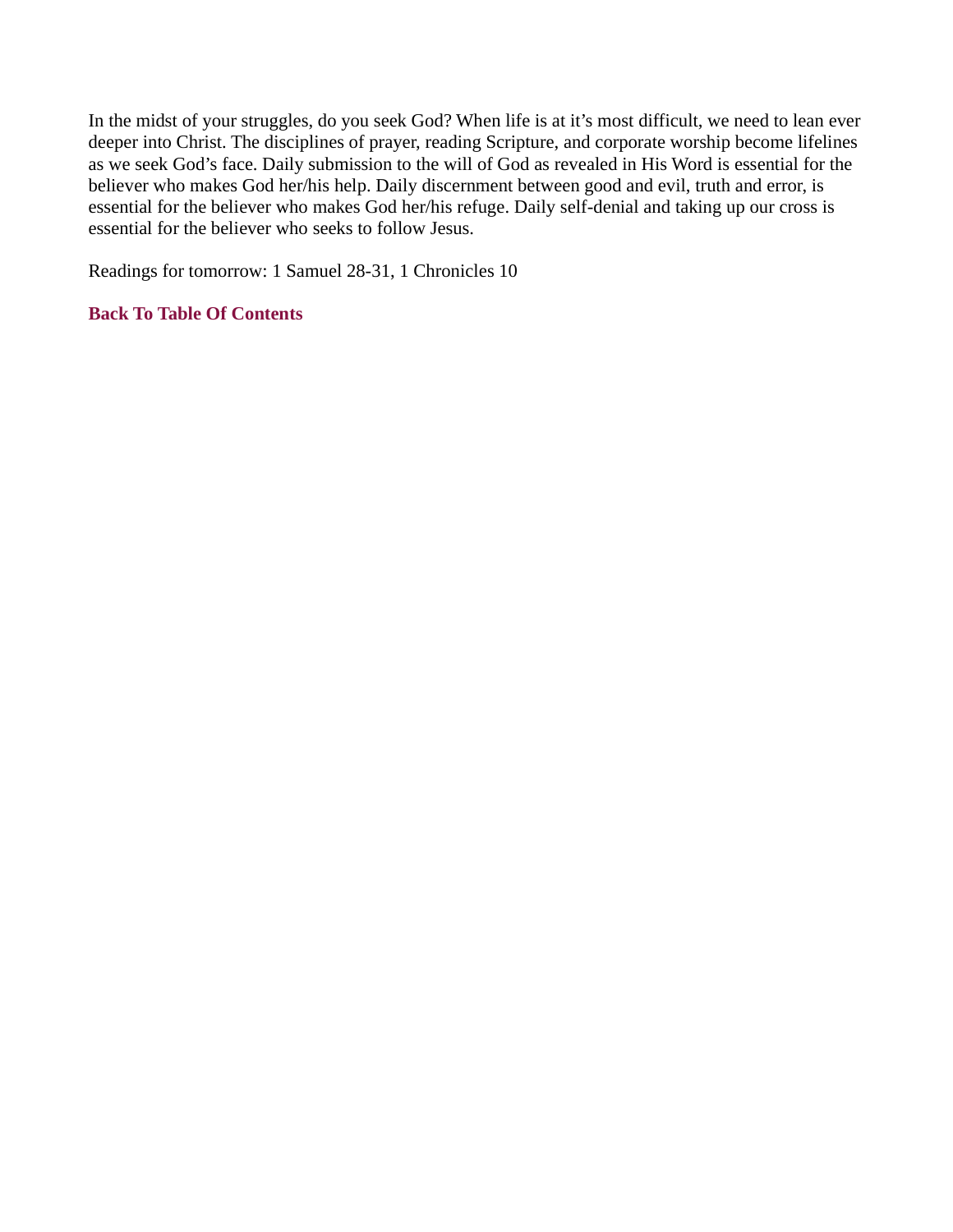## April 15, 2022 Spiritual Warfare

### <span id="page-17-0"></span>[Readings for today: 1 Samuel 28-31, 1 Chronicles 10](https://www.biblegateway.com/passage/?search=1+Samuel+28-31%2C+1+Chronicles+10&version=ESV)

Last week, my wife and I attended a small group at our church who were grappling with the topic of spiritual warfare. We had a great evening discussing the book they had been reading and searching the Scriptures together. During the course of the evening, one person asked about the reality of ghosts and if we should be afraid of them. I immediately thought of the strange story of Saul and the witch of Endor.

Fear makes us do funny things. Stoke up enough fear and we may even be willing to compromise some of our most deeply held convictions. In an earlier season of his life, Saul had been faithful to the Lord and had expelled all the mediums and necromancers out of the land. These were people who specialized in communing with the dead. They spoke to spirits. They regularly trafficked in the demonic. And Saul rightly drove them out. But now Samuel is dead. The Philistines have gathered against him. When Saul saw the size of their army, he became afraid so he turned to the Lord for help. But the Lord did not answer him. So Saul did what he always did. He went his own way. He sought out a medium to see if he would be victorious in the battle to come. He did not get the answer he wanted. The medium did indeed summon the ghost of Samuel who, in turn, gave Saul the bad news about his own death and the death of his sons. It was so terrifying Saul became paralyzed with fear and couldn't move. Eventually, the medium convinced him to eat and he was able to return back to his camp.

What do we learn from such a story? I think the main point is clear. Saul's chief sin was not calling up Samuel's ghost. It was abandoning the Lord. All of Saul's sins had now come home to roost and he would pay for his transgressions with his very life. Second, fear is a powerful motivator. It will cause us to do all sorts of things we wouldn't normally do. Saul would never have consulted a medium unless a mortal fear had taken hold of him. Third, ghosts are real. Spirits are real. But they do not aimlessly wander the earth. They are not cursed to haunt humankind. They have no power or authority that we need fear. Saul doesn't fear Samuel at all but rather the news Samuel brings.

As a culture, we seem somewhat obsessed with ghost stories. There's a city in my part of the country where you can go and take a "ghost tour" of the main building and grounds. They tell stories about the strange things that have taken place there over the years. Weird noises. Bumps in the night. Supposed apparitions that have appeared out of nowhere. All of it's nonsense according to Scripture and certainly nothing for any believer to be afraid of. 1 John 4:4 says, "Greater is He who is in you than he who is in the world." In other words, because we have the Holy Spirit living inside us, we do not need to be afraid of anything in this world or the world to come. We do not need to fear principalities or powers or rulers or authorities or any spiritual forces of evil that might exist in the heavenly realm. We have Christ and He is more than enough to overcome anything that might come against us. This is the truth King Saul lost sight of in his fear. Be strong. Stand firm. Stay alert and trust God to protect you.

Readings for tomorrow: Psalms 121, 123-125, 128-130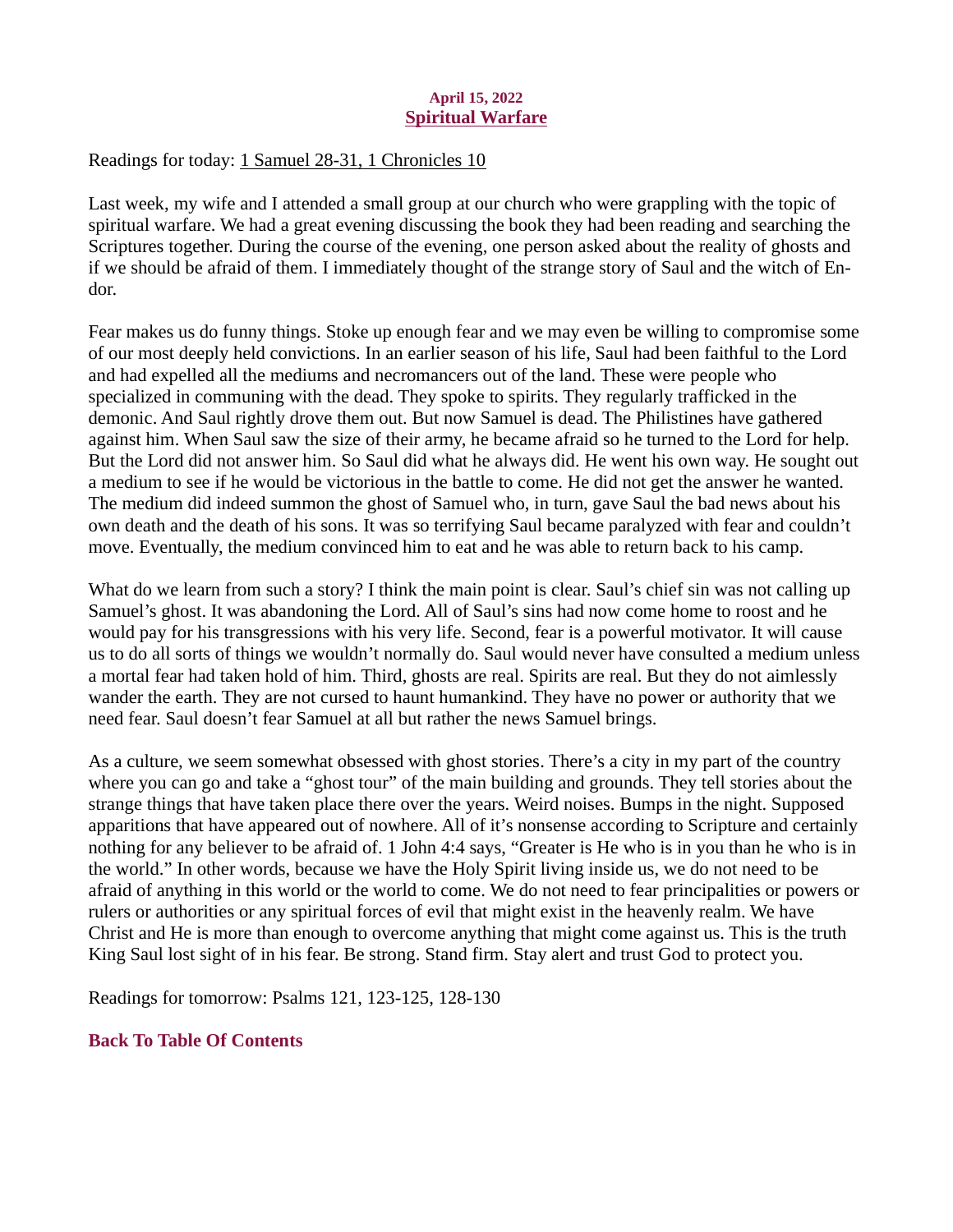### <span id="page-18-0"></span>April 16, 2022 Lift Your Eyes! [Readings for today: Psalms 121, 123-125, 128-130](https://www.biblegateway.com/passage/?search=Psalms+121%2C+123-125%2C+128-130&version=ESV)

Psalms of Ascent. Many believe these were the songs Israel sang as they ascended to Jerusalem to keep the three annual festivals detailed in Deuteronomy 16. They are songs of worship. Songs of praise. Songs of thanksgiving. They express the deep gratitude the people feel towards God for all He has done for them. They sing them together. They sing them as they gather. One can almost imagine thousands coming to Jerusalem all singing these songs with one voice. It must have been a powerful, moving scene. In addition, many scholars believe these were the songs Israel sang at different high points in their history like the dedication of Solomon's Temple or the rebuilding of the walls during Nehemiah's time. Over and over again, Israel returned to these psalms to express their faith and trust in God.

Christians have built on this tradition of worship. Many churches throughout the world sing these psalms in worship. The Eastern Orthodox Church sings these psalms every Friday during Vespers. The Roman Catholic Church in the west schedules these psalms to be sung during daily prayer. The goal is to remind Christians we are on our own pilgrimage to a Heavenly Jerusalem and these psalms build the spiritual intensity of the worship service as we prepare for the reading of the gospel. It's a powerful thing to experience especially as we prepare for Easter.

Today we find ourselves reading these psalms on Holy Saturday. We've walked in Jesus' footsteps from his triumphal entry into Jerusalem to his last supper with his disciples to the crucifixion. Now his body lies in a tomb. The earth is dark and silent. The light of Christ has not yet dawned. But still we Christians sing. For we know things are darkest just before the dawn. We know what glory awaits us tomorrow morning! So we cry out with the Psalmist and all of God's people, "I lift up my eyes to the hills. From where does my help come? My help comes from the Lord, who made heaven and earth." (Psalms 121:1-2) "To you I lift up my eyes, O you who are enthroned in the heavens! Behold, as the eyes of servants look to the hand of their master, as the eyes of a maidservant to the hand of her mistress, so our eyes look to the Lord our God, till he has mercy upon us." (Psalms 123:1-2) "Those who trust in the Lord are like Mount Zion, which cannot be moved, but abides forever. As the mountains surround Jerusalem, so the Lord surrounds his people, from this time forth and forevermore." (Psalms 125:1-2) Brothers and sisters, something happens to us when we gather together to sing God's praises. Something transformative. Something life-changing. Death has been defeated! Sin's reign has been broken! Evil will not win for Christ has risen! He has risen indeed!

This is the heart of why we worship. This is why gathering weekly with a community of believers is so vital to the Christian faith. Yes, I know many of us worship Jesus daily on our own. Yes, I know many of us experience Jesus profoundly as we hike or hunt or spend time in nature. But neglecting the worship of God with the people of God places us at risk. It places us out of step with thousands of years of Christian history. It places us out of step with the will of God as revealed in Scripture. It's frankly arrogant and prideful and foolish to claim we don't need the church. God loves His bride. God loves His children. God loves having His family together. God loves hearing His people sing. God loves meeting His people in the sacraments. God loves teaching His people through His Word. Jesus said, "For where two or three are gathered in My name, there am I among them." (Matthew 18:20) The Living Christ making His dwelling yet again among us.

Readings for tomorrow: None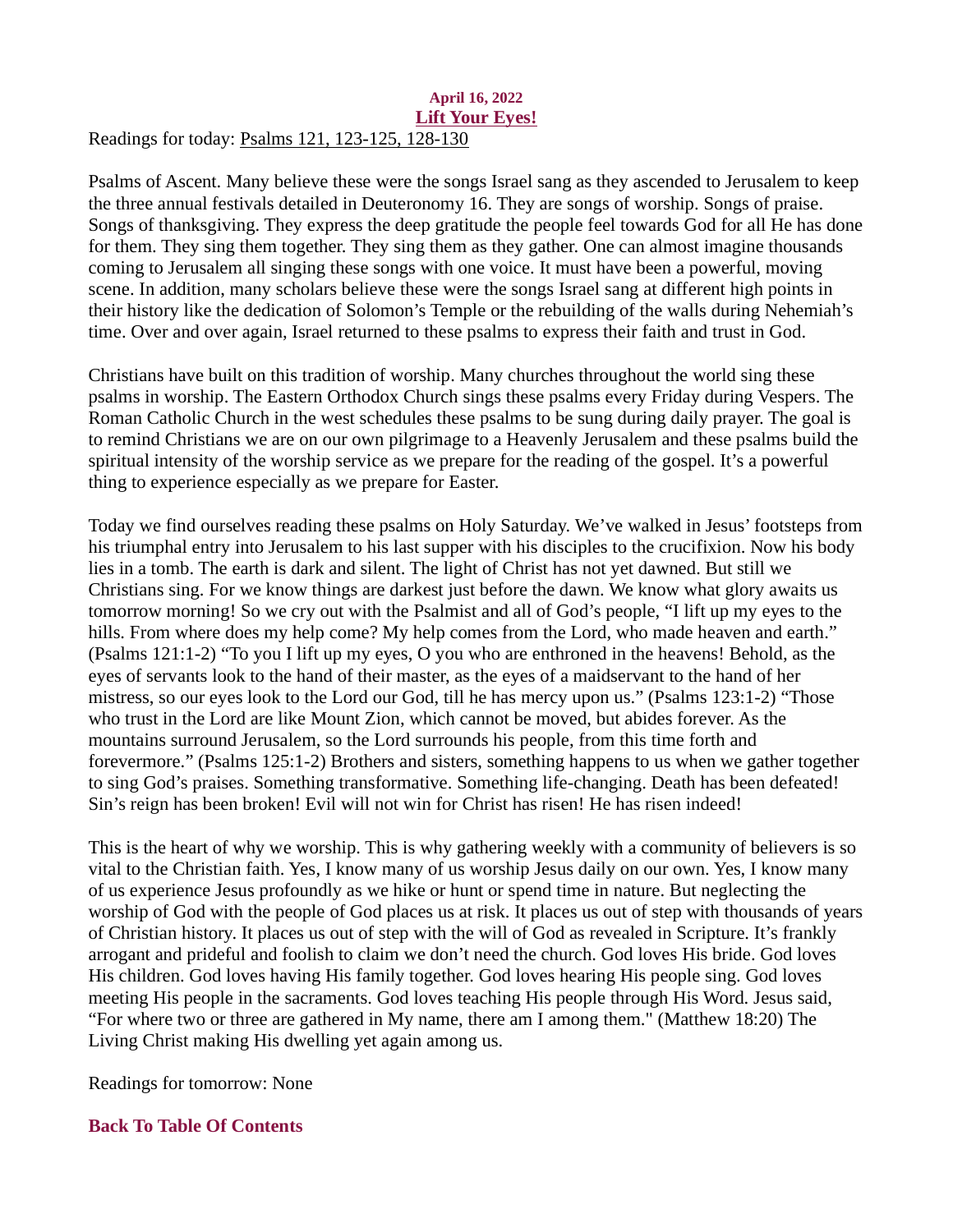### April 18, 2022 The Experience of Holy Saturday

<span id="page-19-0"></span>[Readings for today: 2 Samuel 1-4](https://www.biblegateway.com/passage/?search=2+Samuel+1-4&version=ESV)

My favorite part of Holy Week this year was Saturday. Strange, right? It's the day that often gets lost in the shuffle. It's the day of silence. The day where Jesus lay in the tomb. The day where nothing seems to be happening. If you're like me, you've never been quite sure what to do with this day. The roadmap for the rest of the week seems pretty clear. Palm Sunday is all about the Triumphal Entry into Jerusalem. Maundy Thursday focuses on the Last Supper, foot-washing, and the new commandment to love one another. Good Friday directs our attention to the cross and the death of our Savior. Easter Sunday is the glorious celebration of the resurrection. Against this backdrop, Saturday seems mundane. Ordinary. Like any other day. I'm never quite sure what to do with it. This year, however, was different. I found myself reflecting on the "pregnant pause" between crucifixion and resurrection. The questions such a pause evokes. The doubts one wrestles with when it feels like God is silent. The struggles we have when it feels like evil has won.

Then I read the passages for today. I struck me that all of life is a kind of "Holy Saturday" experience. For the Old Testament saints like David, they lived in the great "pause" between creation and consummation and they made the best of it. In many ways, David was a reflection of his culture. He was a tribal warlord who could be capricious and arbitrary and violent. He kills the messengers who bring him the news of the deaths of Saul and Jonathan and Ish-bosheth while giving Joab a pass for murdering Abner. At the same time, he also could be gentle and humble and tender-hearted. Consider the lamentation he composes for Saul and Jonathan. He honors them in death though Saul had become his mortal enemy. He even has it written down and taught to all of the people of Judah. The civil war after the death of Saul lasts two years and costs many their lives. It's a dark time in the nation's history though in the end David is confirmed in his kingship and unites God's people under his rule and reign. Such is life on Holy Saturday. It's messy. Broken. Violent. Filled with all kinds of pain and suffering. And yet God remains patient and faithful. He works all things according to His will for those who love Him and are called according to His purpose.

What about us? We live in the great "pause" between the first and second Advents. Christ has come. Christ has died. Christ has risen. The empty tomb fills us with hope. It is the sure and certain sign etched in human history for all to see that God has indeed broken the power of sin and death. He will not allow evil to have the final word. Justice will be done. Creation will be renewed. All things will be made new. This mortal life will put on immortality and we shall reign with Him forever. In the meantime, however, we should expect the world to reflect the messy reality of Holy Saturday. Caught in the silence between resurrection and final consummation, we should expect to see wars and hear rumors of wars. We should expect there to be pain and sorrow and suffering. We should expect to experience tragedies of various kinds as we wait for the final revelation of the Son of God. Does this mean things are hopeless? Does this mean we should give into despair? Not at all! God is still at work! He is still patiently, faithfully, lovingly working out His will even in the midst of our mess. Through it all, God's promise remains true. He will use all things - good things, bad things, even ugly things - for the good of those who love Him and who look to Him and who offer their lives back to Him.

Readings for tomorrow: Psalms 6, 9-10, 14, 16, 21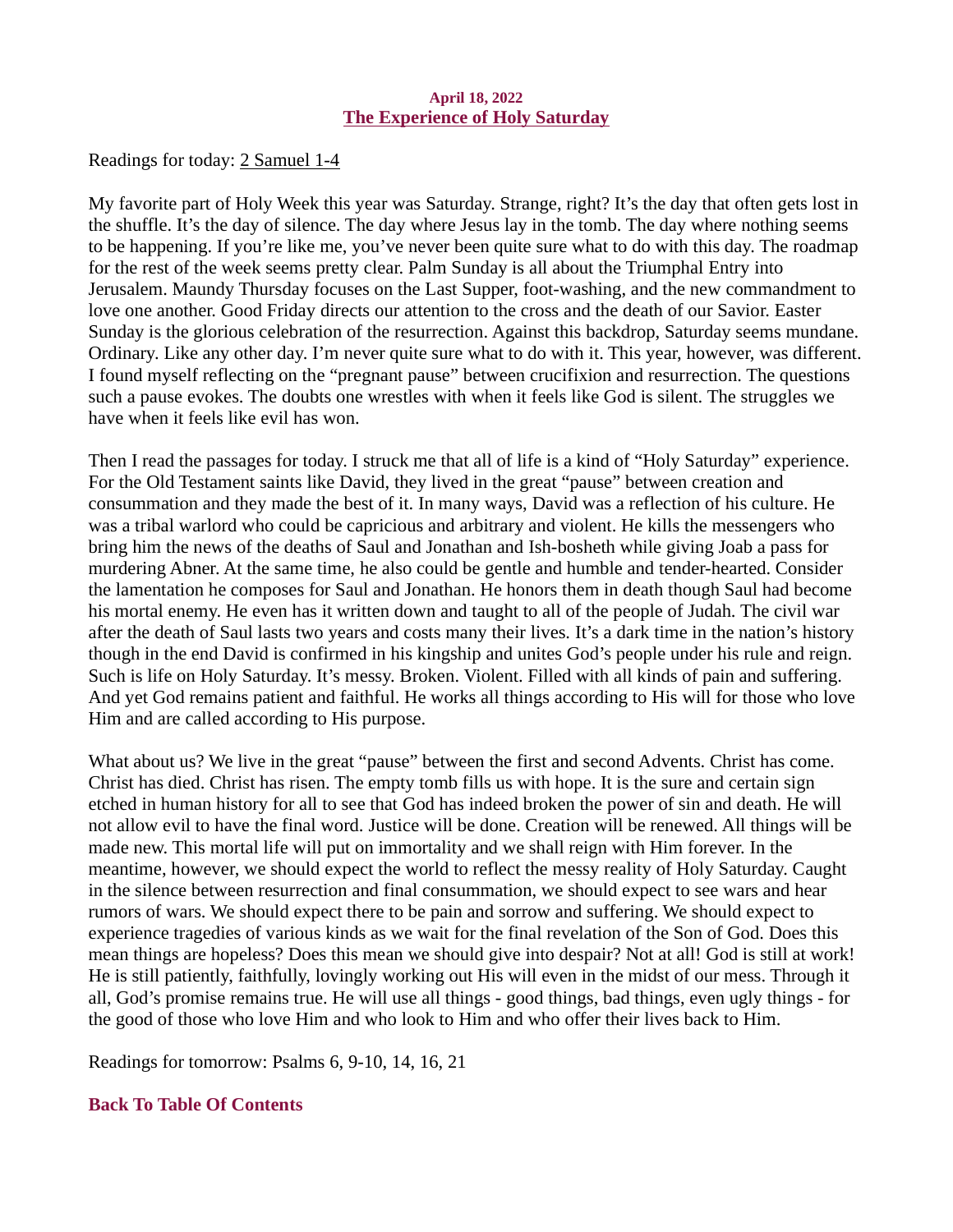### April 19, 2022 Emotional Roller Coaster

<span id="page-20-0"></span>[Readings for today: Psalms 6, 9-10, 14, 16, 21](https://www.biblegateway.com/passage/?search=Psalms+6%2C+9-10%2C+14%2C+16%2C+21&version=ESV)

I was born in Columbus, IN. One of my dreams as a young kid was to go to an amusement park outside of Cincinnati called King's Island and ride a famous rollercoaster there called the "Beast." When the Beast first debuted in 1979, it broke all existing records for the longest and fastest wooden rollercoaster in the world. The ride lasts more than four minutes and soars over 35 acres of wooded terrain. It has drops of 137 feet and 141 at extreme angles and has a 125 foot long underground tunnel. It reaches speeds of up to 65 MPH and has eight banked turns, some at 45 degrees. You can see why riding it would be every young boy's dream! Sadly, we never went to King's Island and I never got to fulfill my dream but I've loved rollercoasters to this day.

Reading the Psalms feels a bit like riding a rollercoaster. Today's selection begins in grief with David "flooding his bed" with tears. It moves to praise as David recounts all the "wonderful deeds" of the Lord. Back down to despair as David experiences the absence of God and feels abandoned in his "time of trouble." From there, David experiences conviction, realizing it is only the fool that says in his heart, "there is no God." And then to hope as David clings to faith, trusting God to be his "chosen portion and cup." Finally, David finishes with praise for who God is and what He has done. It's quite a ride.

Life can often feel like a rollercoaster and that's why the Psalms continue to resonate after all these years. They express the full range of human emotion and give us permission to approach God authentically and honestly and openly with our feelings. David approaches God with anger, frustration, hopelessness, fear, anxiety, depression and despair. He also approaches God with joy, excitement, trust, hope, deep faith and confidence. He never seems to be anyone but Himself before the Lord. This is perhaps what I love the most about him. I used to struggle to be "real" before God. I used to worry that if I didn't have the right words to say or approach God with the right attitude in my heart that I would be rejected or worse. But as I've traveled the rollercoaster that is my life and experienced all the ups and downs, the high peaks and low valleys, the sharp turns and drops that make me catch my breath; I've realized God has been sitting in the seat next to me the whole way. He knows my every thought and every feeling and He embraces me as I am.

It's two days post-Easter. If you're like me, the joy of that beautiful morning has already been challenged. Arguments at home. Family members in and out of the hospital. Dogs tearing up my backyard. Changes in carefully laid plans. The pressure of preparing for another Sunday. All of these things can stack up on me if I'm not careful. And the temptation I face in my own life is to stuff the feelings, put my head down, and plow forward. But that ignores the invitation of the Psalms. God wants me to bring all that I am feeling to Him. He wants me to continuously lay whatever burdens I may be carrying at His feet. Each and every morning I have the opportunity to come before Him to receive the strength I need for that particular day. Each and every evening, I have the opportunity to reflect back and thank Him for His provision. The key is approach Him honestly. Authentically. Openly. Holding nothing back. Let the One whose name is Faithful and True provide you with grace to meet your every need.

Readings for tomorrow: 1 Chronicles 1-2, Psalms 43-44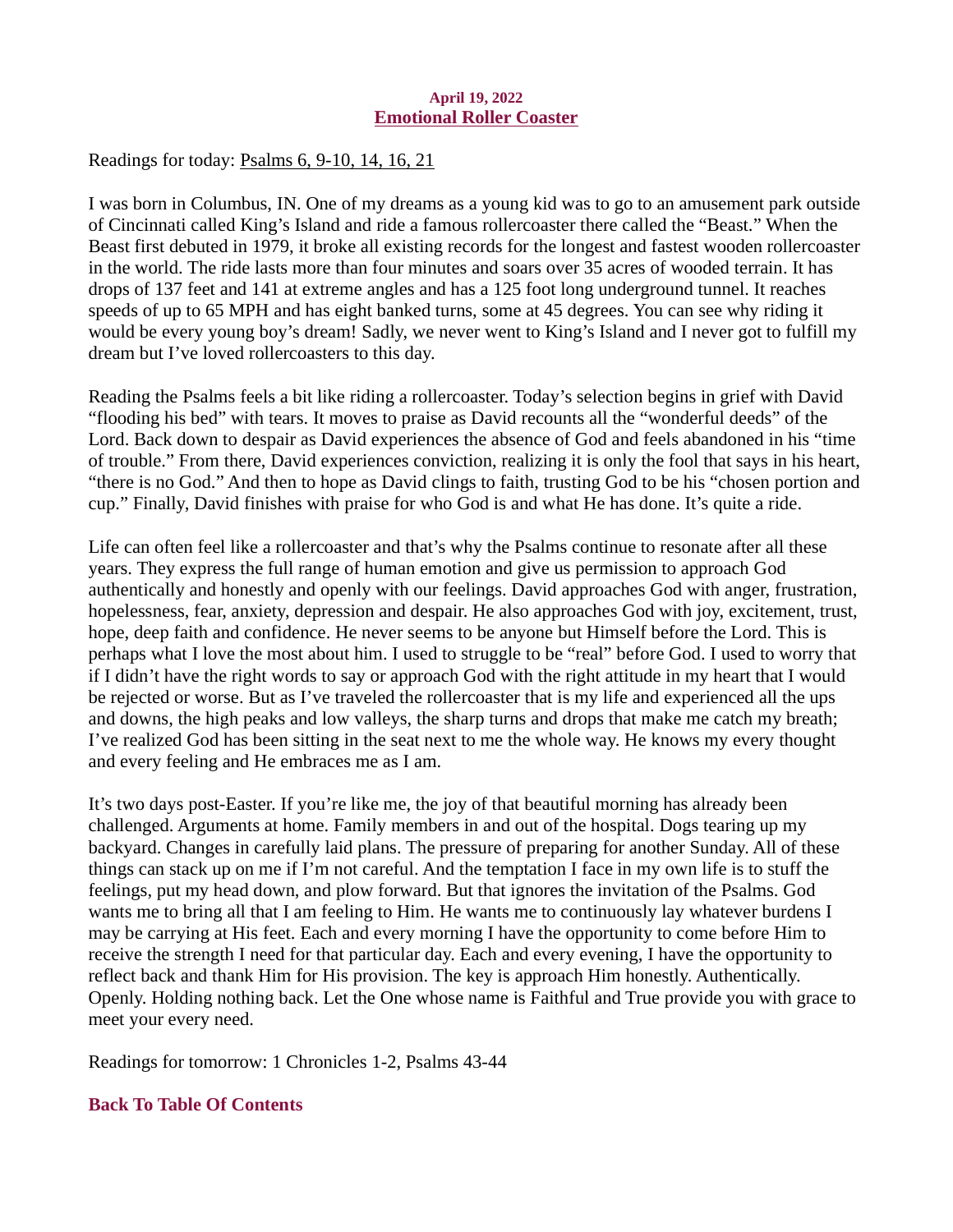## April 20, 2022 Biblical Genogram

<span id="page-21-0"></span>[Readings for today: 1 Chronicles 1-2, Psalms 43-44](https://www.biblegateway.com/passage/?search=1+Chronicles+1-2%2C+Psalms+43-44&version=ESV)

The genogram is a tool that has become very popular in recent years. Invented by American psychiatrist Murray Bowen in the 1970's, it is designed to illuminate hereditary family patterns that are passed down to each generation. Those patterns can be positive or negative but they are often extremely helpful for individual who want to grow in their self-understanding as to why they think and feel and react the way they do. Families are emotional systems in which each individual plays a particular role. The more one understands the role they are called to play and why they are called to play it, the more they can help the system move towards greater health and wholeness. The less one understands about the role they play, the more apt they are to perpetuate it.

One can only imagine what might be revealed if we did a genogram of the first two chapters of 1 Chronicles! If you've been tracking with us through the Bible in a Year this year, you know the stories. They're not always pretty. It's one of the things I appreciate most about the Bible. It never seeks to white-wash any of the Old Testament saints. Their sinful tendencies are put on full display for all to see. Deception. Abuse. Violence. Suffering. Pain. Abandonment. Polygamy. Incest. It's all right there in the family tree. And yet God remains faithful. He chooses this particular people, despite their deep brokenness, to be His very own. They will bear the weight His glory. They will be entrusted with His Word. They will inherit the promises. They will be His covenant partners as He seeks to make Himself known to the world.

The same holds true for us today. I love how the Apostle Paul describes it in 2 Corinthians 4:7, "For we have this treasure in jars of clay, to show that the surpassing power belongs to God and not to us." We are all jars of clay. Cracked and chipped in many places by the things we've experienced in this world. Into our hearts, God has deposited the treasure of the gospel and His desire is to make Himself known in us and through us despite our deep brokenness. It is through the cracks of our lives that God's light shines. It is in the mess of our lives that God meets us. He is not afraid to call His own. He is not afraid to adopt us as His sons and daughters. He is not afraid to make us covenant partners in the great work He is doing to reach the world with His message of grace, hope, and love.

All of us are products of the family system that produced us. All of us are shaped - good, bad, and otherwise - by the interactions we have with the generations who've gone before us and the ones who come after us. All of us have a role to play in our family system and the more we allow Christ to transform us in that role, the more we can leverage it to help our family system become a greater reflection of the gospel.

Readings for tomorrow: Psalms 49, 84-85, 87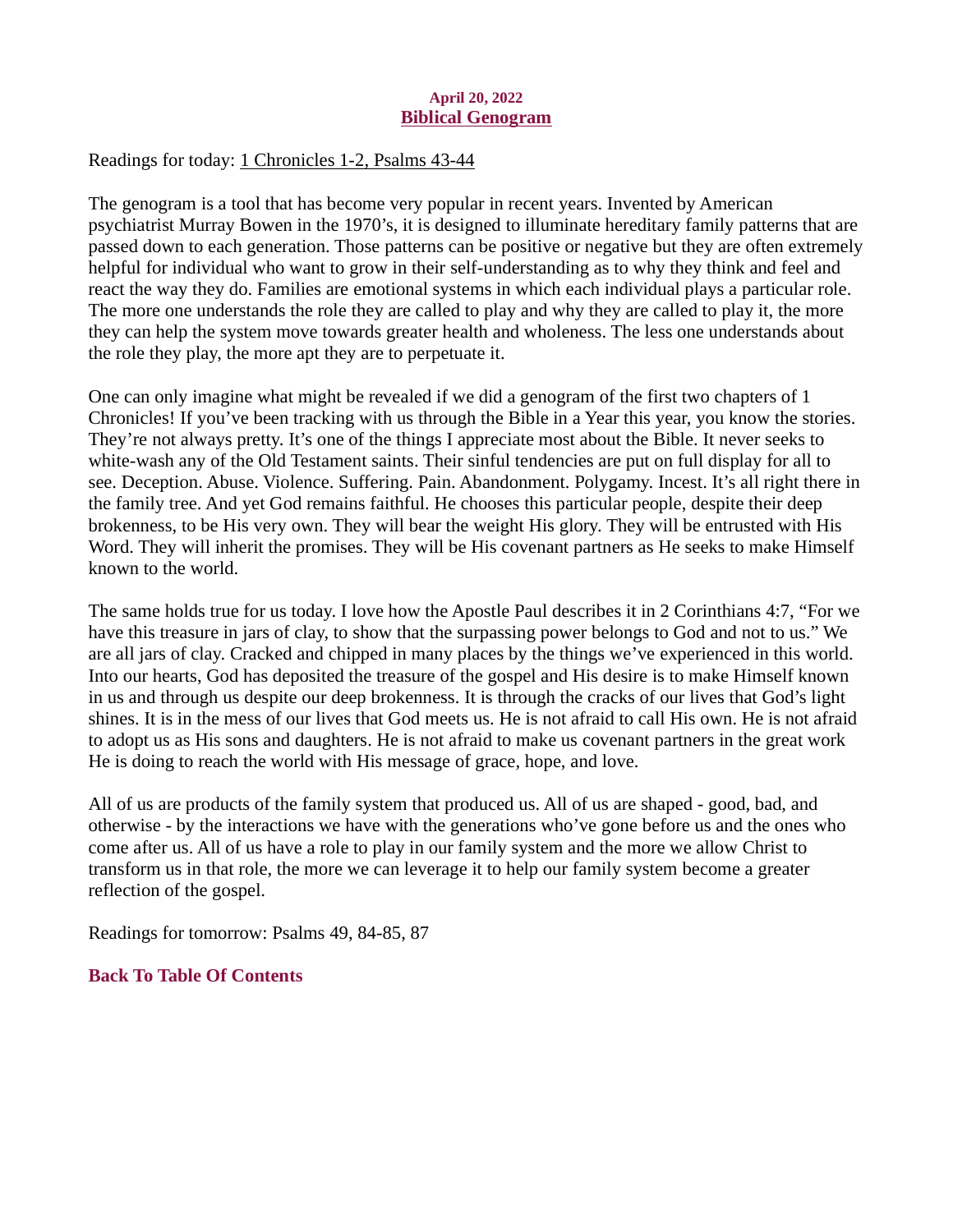### April 21, 2022 God's Extravagant Gifts

<span id="page-22-0"></span>[Readings for today: Psalms 49, 84-85, 87](https://www.biblegateway.com/passage/?search=Psalms+49%2C+84-85%2C+87&version=ESV)

Recently, my wife and I were reflecting back on our life together. We've been married almost 26 years. Been together almost 30. We've raised four kids together. We've lived all over the country. We've traveled to many faraway places. Done ministry in all sorts of contexts. We've been rich and we've been poor. We've had good times and bad times. We've experienced deep intimacy and deep brokenness. But perhaps the thing that struck us most as we looked back was the the extravagant goodness of God. He has given us so many gifts over the years. Gifts we did not deserve. Gifts we could never earn. And as we reflected on these gifts, we found ourselves experiencing a range of emotions. Shock. A little embarrassment. Humility. Followed by a deep and profound sense of gratitude and thankfulness.

In this is love...not that we loved God but that He loved us. (1 John 4:10) God is the most extravagant giver of all time. His mercies are new every morning. Manna appearing each and every day. He throws open the storehouses of heaven in order to care for those He loves. I love how Psalm 85 puts it, "Surely his salvation is near to those who fear him, that glory may dwell in our land. Steadfast love and faithfulness meet; righteousness and peace kiss each other. Faithfulness springs up from the ground, and righteousness looks down from the sky. Yes, the Lord will give what is good, and our land will yield its increase. Righteousness will go before him and make his footsteps a way." (Psalms 85:9-13) Surely we do not deserve such divine attention! Surely we have not earned such divine blessing! Surely we are not worthy of such an honor and yet God's love remains. He gives what is good. He causes the land to yield it's increase. His salvation comes to those who fear Him. His glory fills the earth. God is vigilant. Always watching. Always on the lookout. He never sleeps. He never rests. He never takes a day off. He is always there for us. He is at work when there is scarcity and when there is abundance. He is at work when the outlook is good and the forecast sunny and He is at work when things are trending downward and it looks like rain.

I know it's easy to question such goodness. We look around at the world and we see the starvation. The poverty. The disease. The death. We wonder where God is in the midst of it all. The Bible's answer is clear and unequivocal. He is there. Right in the middle of it all. Right in the thick of things. Saving. Securing. Providing. Comforting. Rescuing people from the bondage of sin and death in this world in order to bring them home to Himself. He's also at work in us. Those who have plenty. Those who have abundance. Those who are healthy and strong and blessed with tremendous resources. He moves on our hearts. He moves in our lives. He propels us out to the ends of the earth to be His hands and feet. What a marvelous thing it is to be invited to partner with God's Spirit in what God is doing to save the world!

It is humbling. It is a little embarrassing. Certainly shocking that God would choose me. But I am overwhelmed by a deep and profound sense of gratefulness and thankfulness. I do not deserve this honor. I have done nothing to earn it. I am unworthy in every which way. But God is gracious. And God's love for me remains. Thanks be to God for His inexpressible gift! (2 Corinthians 9:15)

Readings for tomorrow: 1 Chronicles 3-5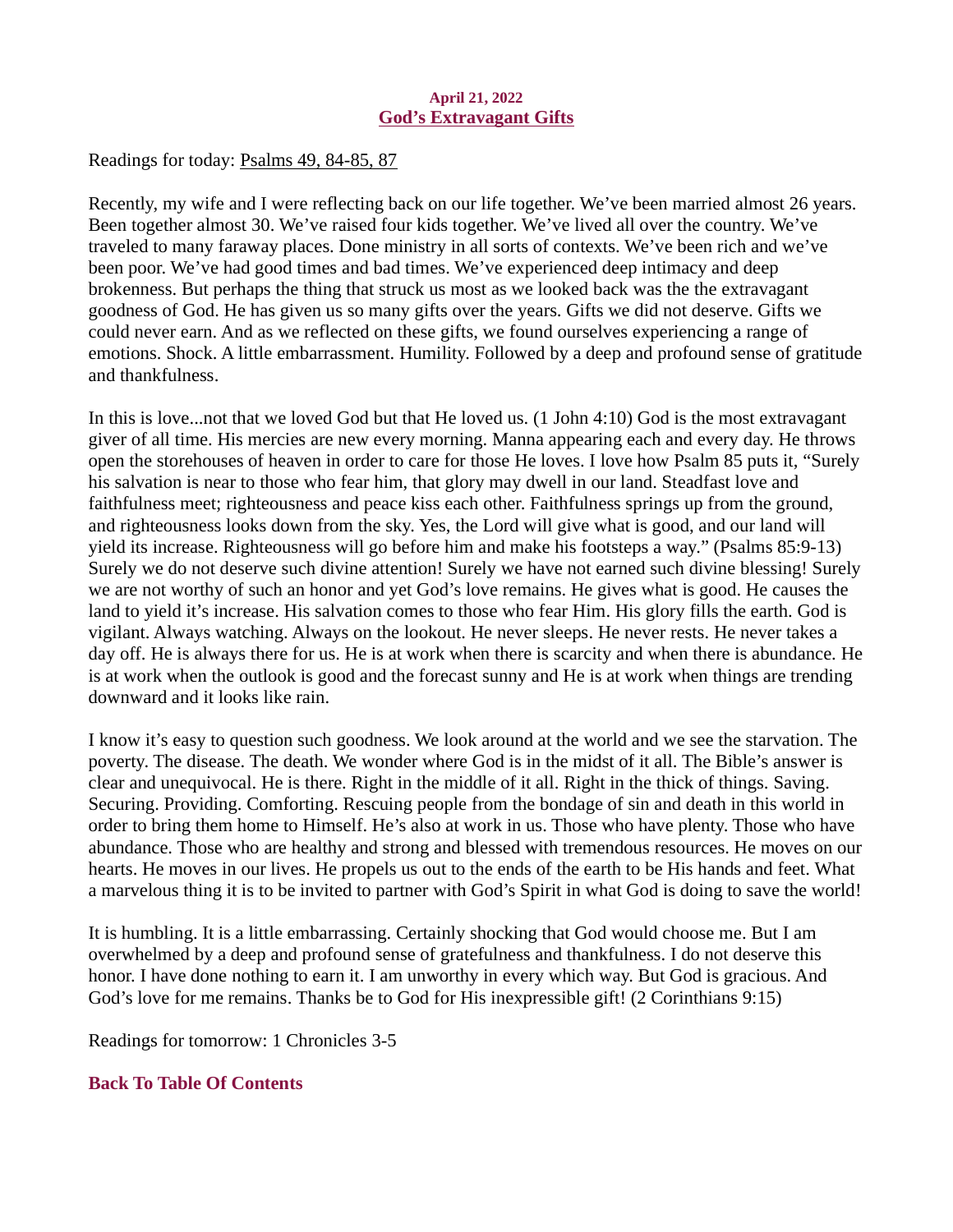### April 22, 2022 Communion of Saints

<span id="page-23-0"></span>[Readings for today: 1 Chronicles 3-5](https://www.biblegateway.com/passage/?search=1+Chronicles+3-5&version=ESV)

There is an old story about a pastor who went to visit a parishioner whom he had not seen for a while. It was a cold morning so when the pastor showed up, the man had the coffee hot and a roaring fire going in the fireplace. They both sat down and the pastor asked how things were going. The conversation ranged from work to family to health to life in general. The man was doing well. Finally, the conversation got around to faith. And the man started to talk about how he didn't need the church to worship God. He was doing just fine on his own. Praying. Reading the Bible. Walking through the woods. As he spoke, the pastor didn't judge. Didn't condemn. He simply reached over and with the tongs, took a coal out of the fireplace and placed it on the hearth. As the man spoke, his eyes kept going to the coal. At first it burned nice and hot but as time went on it began to grow cold. Having lost it's connection to the fire, it eventually burned out.

Life with God is like that. Life with community is like that. I can't tell you the number of people I have spoken with over the last two years who've experienced this loss of connection. Pre-COVID, their lives were so busy. They were pulled in so many different directions. They didn't have time to build deep, spiritual friendships. Once COVID hit and life locked down, they had nowhere to turn. No one to call when they were struggling. No one to lean on when times got tough. The result was isolation and loneliness. Feelings of depression and despair. They tried to medicate with alcohol or marijuana or opioids but those things only provided temporary relief. They desperately needed to rekindle their relationship with God and His people.

The people of God have always drawn so much strength from one another. The people of God have always felt this strong connection both to those who came before them and to those who come after. The genealogies of the Bible may seem dry and boring at first glance. Just a bunch of names on a page. And yet each person represents a story. Each person represents a connection to God and His promises. Each person has a testimony to share about the faithfulness of God in action. Maybe it's Jabez who prayed to God for protection. Or Reuben who experienced the loving discipline of God for his mistakes. Or Judah who experienced the grace of God covering His sin. Over and over again, these names tell a story. The story. Our story. This is our family history. Our family tree. And as we tap into this story, we experience a deep connection to the One who made us. The One who loves us. The One who has come to rescue us.

How are you connecting to God today? How are you connecting to God's people? How are you helping others connect? It's not complicated. All it takes is the discipline of time and effort. As life begins to ramp back up against now that we are emerging from the COVID crisis, we have the opportunity for a reset. We have the chance to chart a new course. Intentionally set some new patterns in our lives so that deep, spiritual friendships can form. If you need help, I always recommend the following four spiritual practices to those who wonder how to begin building connection with God and others…

Daily Devotional Time: Spend time each day in prayer and reading/reflecting on Scripture. Find fifteen minutes, twenty minutes, even thirty minutes or more just to be with God. Use your commute. Use your lunch hour. Use your break time. You won't regret it.

Weekly Gathered Worship: Find a local church and plug in. This is especially true in the new era of online worship. Make sure to gather in-person as much as possible with God's people for worship each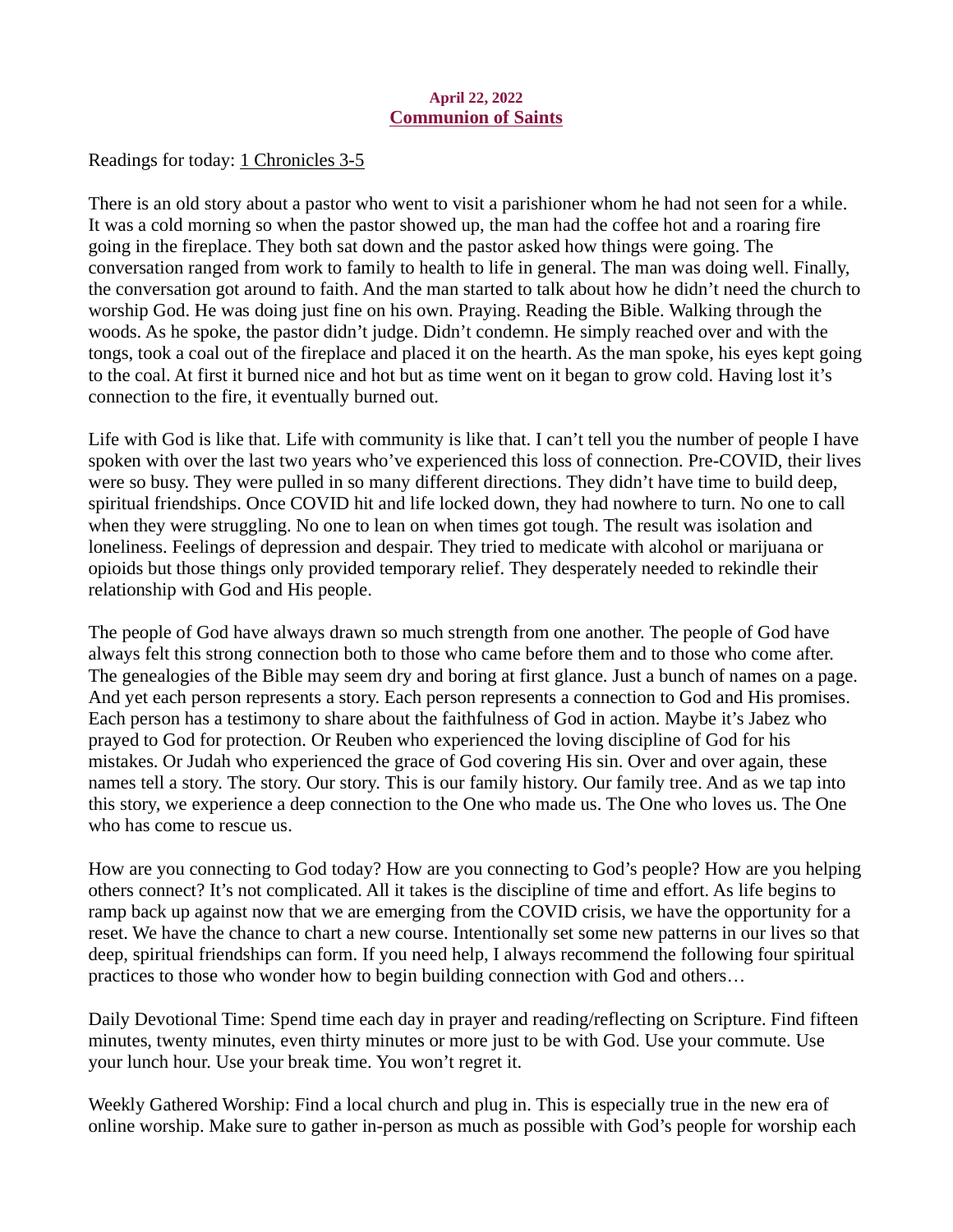week. Don't approach it as a consumer experience (i.e. what did I "get out" of it today) but rather trust God to create a "cascading" effect in your life on a subconscious level as you commit to worship Him on a weekly basis.

Join a small group: Find a few Christian friends and start meeting together intentionally for encouragement, vulnerable sharing, and accountability. Pray for each other. Talk to each other. Intentionally do life together. Will it be messy? Yep. Pursuing authentic relationships always is because we are all "authentically" sinful! :-) Press through the difficult conversations. Practice forgiveness and grace. You will find deep connections building as you do.

Find a place to serve God's Kingdom: Don't just build this "connection" for yourself! Find a way to share it with others. As you go out to serve Christ and His Kingdom, you will become someone else's point of connection to God and to community. Isn't that awesome? God will use YOU to be His hands and feet in another person's life.

Do these four things over the course of a lifetime and I can pretty much guarantee you will grow a deep, abiding relationship with God and with His people. Will there be disappointments along the way? Yes. Will you feel hurt at times? Absolutely. Is it easy? Nope. Not in our world. But nothing worth doing is ever easy and that is particularly true when it comes to the most important relationship in our lives! So place your trust and your hope in Christ and let Him lead you to the abundant life He promises!

Readings for tomorrow: 1 Chronicles 6, Psalms 36, 39, 77-78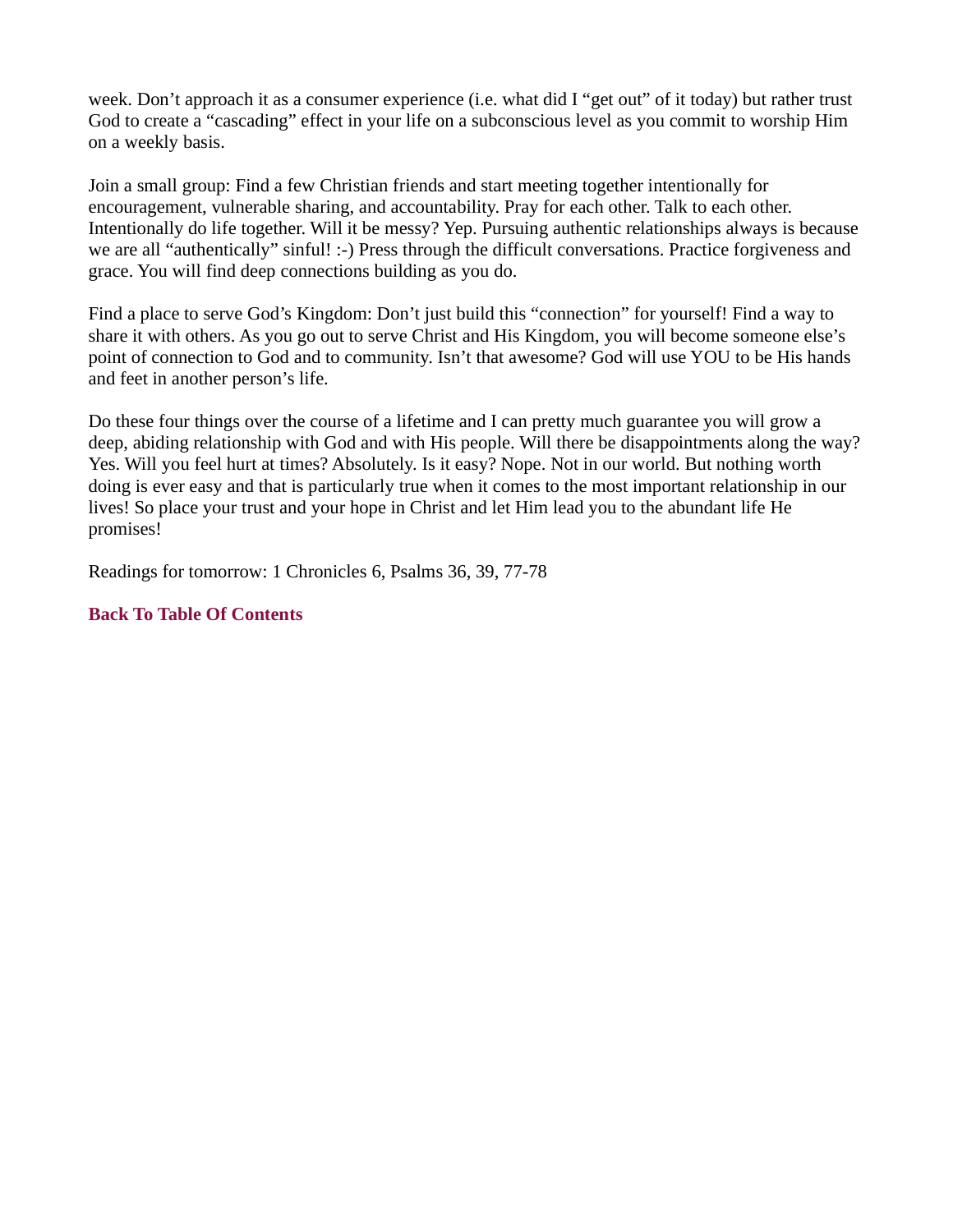## April 23, 2022 Evangelism

# <span id="page-25-0"></span>[Readings for today: 1 Chronicles 6, Psalms 36, 39, 77-78](https://www.biblegateway.com/passage/?search=1+Chronicles+6%2C+Psalms+36%2C+39%2C+77-78&version=ESV)

I once worked for a denomination where evangelism was often referred to as the "E" word. It was a perjorative term. They didn't like it. Didn't want to do it. Didn't really believe it necessary on some level. They would much rather focus on social issues and lobby for certain political progressive positions. But talk about Jesus? Share the gospel? That was a non-starter. Every few years, they would produce a survey and at least a few of the questions focused on whether or not belief in Jesus was required for salvation. A majority of pastors and denominational leaders voted "no." When asked if they had shared their faith with a non-believer in the last year, most of the people sitting in the pew said "no." Of course, things aren't much different in my current denomination. While everyone acknowledges the call to evangelize, very few actually put it into practice. 80-85% of our churches have plateaued or are in decline. In a recent survey it was revealed that far too many pastors do not spending any time at all sharing the good news with lost people outside of Sunday mornings. Sure, we may have a better handle on our theology but we still seem to suffer from the same spiritual malaise.

Psalm 78 says, "We will not hide them from their children, but tell to the coming generation the glorious deeds of the Lord, and his might, and the wonders that he has done. He established a testimony in Jacob and appointed a law in Israel, which he commanded our fathers to teach to their children, that the next generation might know them, the children yet unborn, and arise and tell them to their children, so that they should set their hope in God and not forget the works of God, but keep his commandments..." (Psalms 78:4-7) It is God's greatest desire to be known. To be loved. To be in relationship with His people. It's why He walked with Adam and Eve in the Garden. It's why He revealed Himself to Noah, Abraham, Isaac, and Jacob. It's why He spoke to Moses from a burning bush. It's why He delivered Israel with a mighty hand and an outstretched arm. It's why He sends prophets, raises up kings, and, in the fullness of time, sends His only begotten Son into the world. He wants to be known!

The primary instrument He uses to make Himself known is us! His chosen people! His adopted sons and daughters! His bride! His body! His church. It's why every gospel contains a Great Commission. It's why the Book of Acts begins with a command to go to the ends of the earth with the message of the gospel. It's good news! It's great news! It's the best news!

Evangelism begins in the home. With our children. Our children's children. One generation tells the next of the mighty and awesome wonders of God. One generation testifies to the next of all that God has done. Fathers and mothers sharing the good news with their children over dinner. Driving in the car to the next practice. Prayers before bedtime. Grandfathers and grandmothers sharing the good news with their grandchildren as they take them to the zoo. For a walk in the park. Playing with them on the playground. Families worshipping together. Reading Scripture together. Praying together. This is how the faith is passed on. But it doesn't end in our homes. It extends outward to our neighbors as we engage in acts of service and selfless love. It extends to our co-workers as we connect over coffee breaks and at lunch. It extends to our classmates at recess or on off-periods together. It extends to those we encounter as we go about our daily lives. A smile. A kind word. Graciously letting someone go in front of us in the line at the grocery store. It extends even further as we engage cross-culturally both locally and abroad. As we serve the less fortunate. Speak for those who have no voice. Care for those who are hurting. Comfort those who are sick. Come alongside those who are lonely. All in the name of Jesus.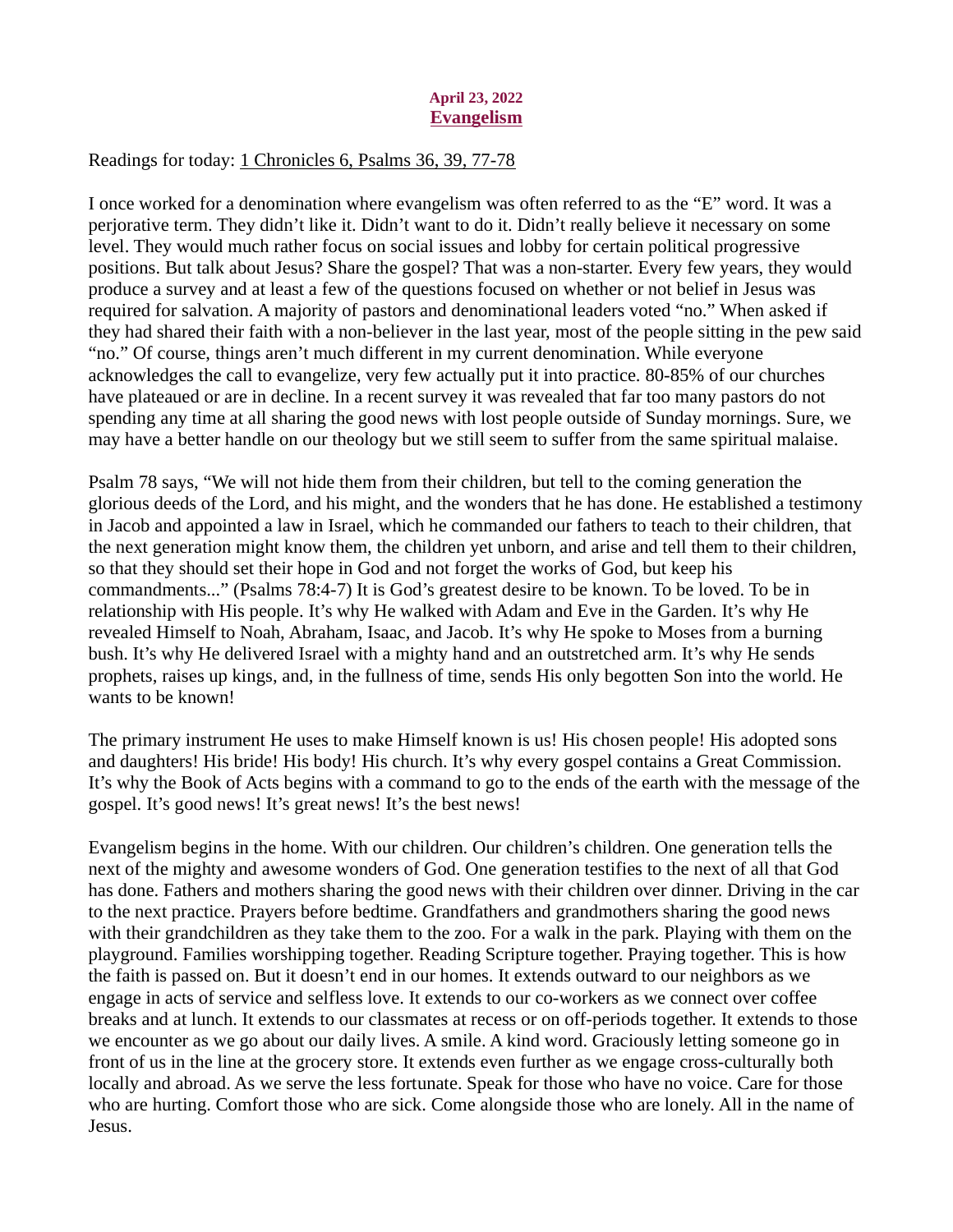A favorite theologian of mine once said, "Christians should all live questionable lives." Not because we engage in sin but because our lives should be such models of grace and unconditional love that it will make people curious. It will make them want to ask us why we live the way we do. This should be true of our children as they grow up in our homes. True for our neighbors who live around us. True for our co-workers and classmates with whom we spend so much time.

So who do you know who needs the gospel? What are you doing to share the good news with them? Are you praying for them? Are you looking for opportunities to engage in spiritual conversations with them? Are you serving them? Blessing them? Have you invited them to join you in worship? Or in small group? Or on a mission? God desires all should be saved and come to a knowledge of His truth. And to accomplish this great mission, God has sent you. God has sent me. God has sent His people into the world.

Readings for tomorrow: None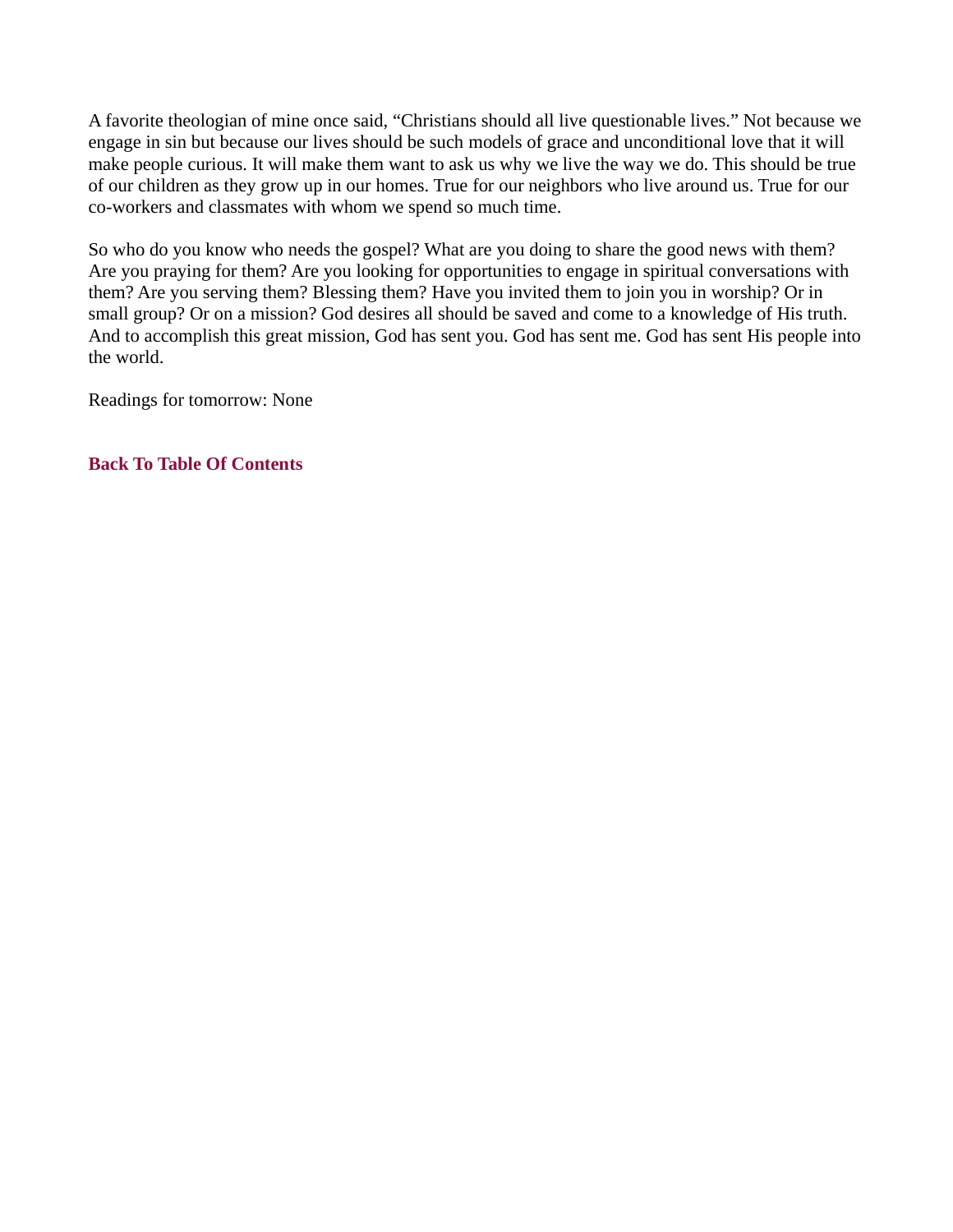### April 25, 2022 The Dark Night of the Soul

<span id="page-27-0"></span>[Readings for today: Psalms 81, 88, 92-93](https://www.biblegateway.com/passage/?search=Psalms+81%2C+88%2C+92-93&version=ESV)

Spiritual crisis is real. The consistent witness of God's people throughout history testifies to the fact that there will be seasons when God seems so distant. When our lives seem so dark. When the light of Christ is hard to find. When the comfort of Christ seems long in coming. During such seasons, we feel overwhelmed by fear. Doubt. The cares and worries of this world press in on us. We feel trapped. Alone. Unable to be consoled.

St. John of the Cross, a 16th century Spanish Christian, famously coined the term, "The Dark Night of the Soul." It refers to particular seasons in the Christian life where we feel stripped of God's presence. It's not true, of course. God is still very much present in our lives but we do not feel Him. We do not experience Him. We do not sense His tender mercies and affections. During such seasons, we feel a void. An absence. And it causes us to wrestle on a deep, foundational level with our faith.

I experienced such a season for 19 months while living in Sun Prairie, WI. The ministry I had been called to was failing. My relationship with those I was accountable to was a disaster. I was struggling daily with fear and doubt and depression. So consumed was I by my own needs, I neglected my wife and children. Things got so bad that my wife gave me an ultimatum. It was either her or the ministry. I was at the end of my rope. I resigned. No idea what was next. No idea how I would feed my family. No idea how I would care for those I loved most in this world. I felt so alone. So afraid. For months I cried out to God. I would pace our living room most of the night praying. Begging. Frustrated. Angry. Where was God when I needed Him most? Where was God when things were at their worst? I was in spiritual crisis and it felt like God was not there.

These experiences are not unusual. St. John of the Cross. St. Paul of the Cross. Mother Theresa. All testify to similar experiences, though their "dark nights" lasted decades. The author of Psalm 88 was clearly familiar with his own "dark night." "O Lord, God of my salvation, I cry out day and night before you...For my soul is full of troubles, and my life draws near to Sheol...You have put me in the depths of the pit, in the regions dark and deep...Is your steadfast love declared in the grave, or your faithfulness in Abaddon? Are your wonders known in the darkness, or your righteousness in the land of forgetfulness?...O Lord, why do you cast my soul away? Why do you hide your face from me?...You have caused my beloved and my friend to shun me; my companions have become darkness." (Psalms 88:1, 3, 6, 11-12, 14, 18) It's a depressing Psalm. One of the few with no resolution. No final ascription of praise. The psalmist seemingly feels God's absence on a visceral level and is left all alone in darkness.

So why does God allow the dark night of the soul? Why does God not rescue us from the depths of our spiritual crises? What are such experiences seemingly so common and even necessary for the Christian? I believe it is how we learn the meaning of true faith. True faith must move from the head to the heart to the gut. To the depths of our being. It must become the fundamental reality of our existence. It must transcend what we think. It must transcend what we feel. It has to come from a place so deep within that it can never be overcome.

Mother Theresa endured her "dark night" from 1948 until her death in 1997. She once wrote, "Where is my faith? Even deep down ... there is nothing but emptiness and darkness ... If there be God—please forgive me. When I try to raise my thoughts to Heaven, there is such convicting emptiness that those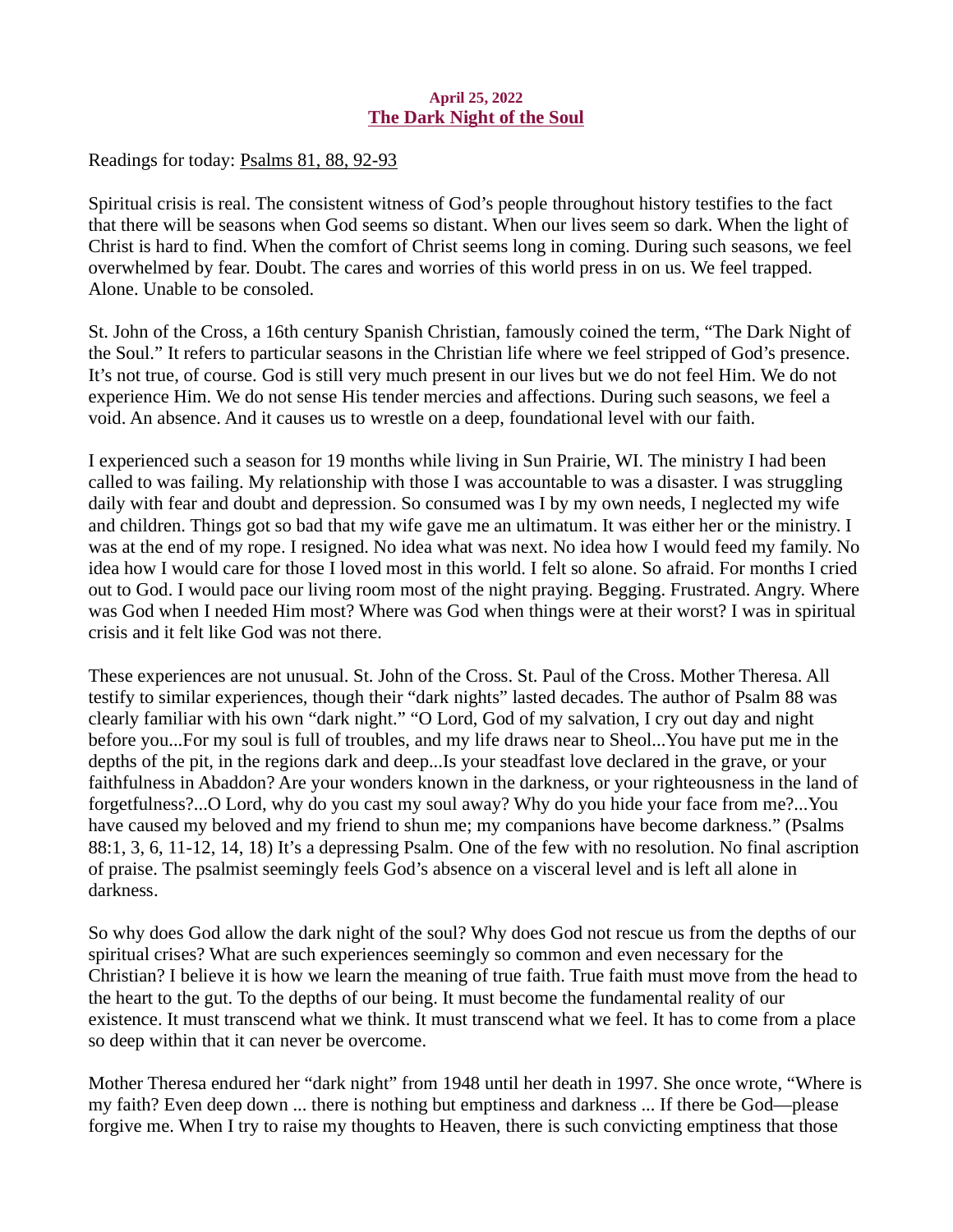very thoughts return like sharp knives and hurt my very soul." Some have suggested she lost her faith. Not true! In fact, her suffering was very much like that of Jesus on the cross who cried out, "My God, my God, why have you forsaken me?" In the end, Mother Theresa hoped her personal letters would be destroyed lest "people think more of me and less of Jesus."

I wouldn't trade those 19 months of spiritual darkness in Wisconsin for anything. God had removed any sense of His affections. God had removed any sense of His abiding presence. Doubts and fears assailed my soul as I was stripped to the bone. In the depths of my despair, I was haunted by this one question...do I really believe? Do I believe in God when nothing makes sense? Do I believe in God when I cannot feel His presence? Do I believe in God when all is darkness all around me? Is God more real to me than my thoughts? My feelings? My fears? My doubts?

There's no way to know the answer to such deep questions unless one is willing to walk through the valley of the shadow of death to the other side. Thankfully, at the end of my own dark road, I found God waiting for me there. I found my faith renewed and strengthened in a way I could never have imagined. And I do not harbor any illusions that somehow my journey is at its end or that I won't have to walk yet another dark road in the course of my life. What I do know is that God has driven my faith deep into my gut. Deep into the bedrock of my being. And though it can be shaken, it can never be destroyed because God is more real than my circumstances. God is more real than my feelings. God is more real than my thoughts. God is more real than my doubts. God is more real than my fears. God is the fundamental reality of my life and I am thankful.

Readings for tomorrow: 1 Chronicles 7-9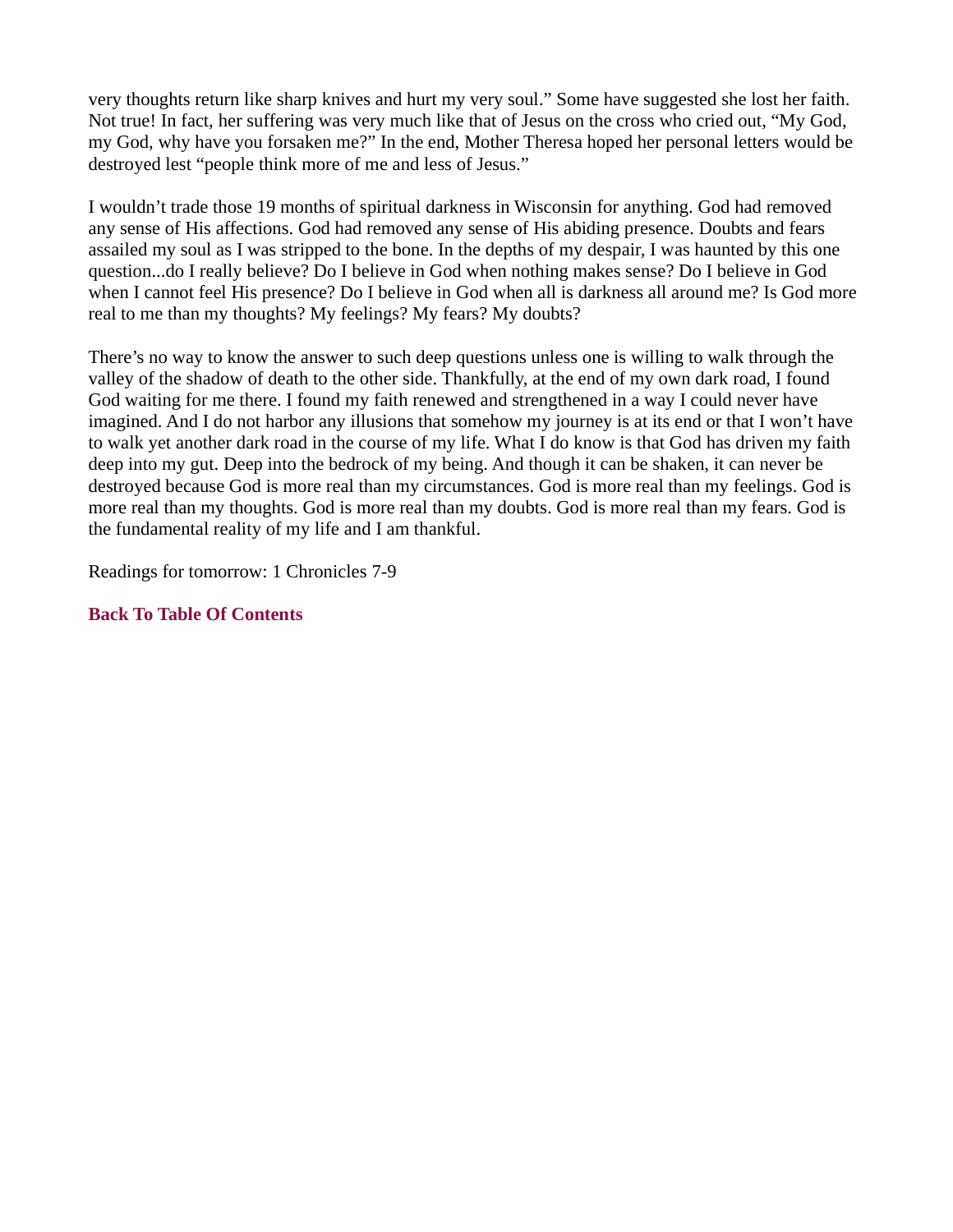### April 26, 2022 Cultural History and Identity

<span id="page-29-0"></span>[Readings for today: 1 Chronicles 7-9](https://www.biblegateway.com/passage/?search=1+Chronicles+7-9&version=ESV)

The key verse in today's reading is 1 Chronicles 9:1, "So all Israel was recorded in genealogies, and these are written in the Book of the Kings of Israel. And Judah was taken into exile in Babylon because of their breach of faith." Why are all these names important? Why are the generations laid down with such detail and specificity? Why record Israel according to their respective tribes? What's at stake here? Identity. Connection. History. Israel took their history seriously. Even after they were carted off to exile in Babylon and were faced with the temptation to intermarry and lose their connection to their past, Israel remained faithful. They knew God had set apart the Levites to serve Him as priests. So the Levites remained set apart as priests even in exile. They knew God had given authority to the tribe of Judah to reign and to rule. So the tribe of Judah continued to serve as princes and leaders for God's people. They knew David and Samuel had set apart certain families as gatekeepers, guardians of the Lord's treasury, etc. So they made sure these families retained those roles. And when Israel finally did return from exile, you see the descendents of these great men and women re-connecting to their glorious past.

Most of us have never experienced exile. Most of us have not had our cultural identities wiped out. We've not had our history erased. We've not had our connection to our ancestors severed. At the same time, many among us have had this terrible and tragic experience. I think of the Native American men and women I have known. Their people lived on this continent for hundreds of years before the arrival of the first European explorers. They lost their land. They were forcibly relocated. They were forced to forgo the key rituals and give up the key rhythms that connected them to their history and their tribal identity. Their stories are terrible and heartbreaking. I think of the African-American men and women I have known. Their ancestors brought over on slave ships across the Atlantic. Their connection to their land severed. Their connection to their history erased. Their connection to their past lost. They were given new names. They were forced to take on new identities. They suffered in slavery for hundreds of years including economic slavery after officially being emancipated during the Civil War. Their stories are terrible and heartbreaking.

It's vital for those of us who have not suffered at the scale of others to humble ourselves and listen to those who have endured such pain and loss. It is important for us to become advocates for them as they seek to recover their cultural identity. We must become allies with them in their fight to re-connect to their cultural past. We must pluck up the courage to face the difficult and complex issues that often arise as a result.

I certainly don't pretend to have all the answers. I know the way forward is difficult. But I have to believe as we work for the good of one another. As we celebrate the history and culture and diversity God has created among human beings on this planet. As we help each other re-connect to something deeper. A deeper identity. A deeper story. A deeper truth. I have to believe God will reveal Himself in that process in a powerful way because this "genealogical impulse" exists within all of us. In a very real sense, Israel's story is our story for all of us can ultimately trace our lineage back to the same common source. Adam and Eve. The first man. The first woman. Made in the image of God by the hand of God for the glory of God. This is truly our heritage.

Readings for tomorrow: 2 Samuel 5:1-10, 1 Chronicles 11-12, Psalms 133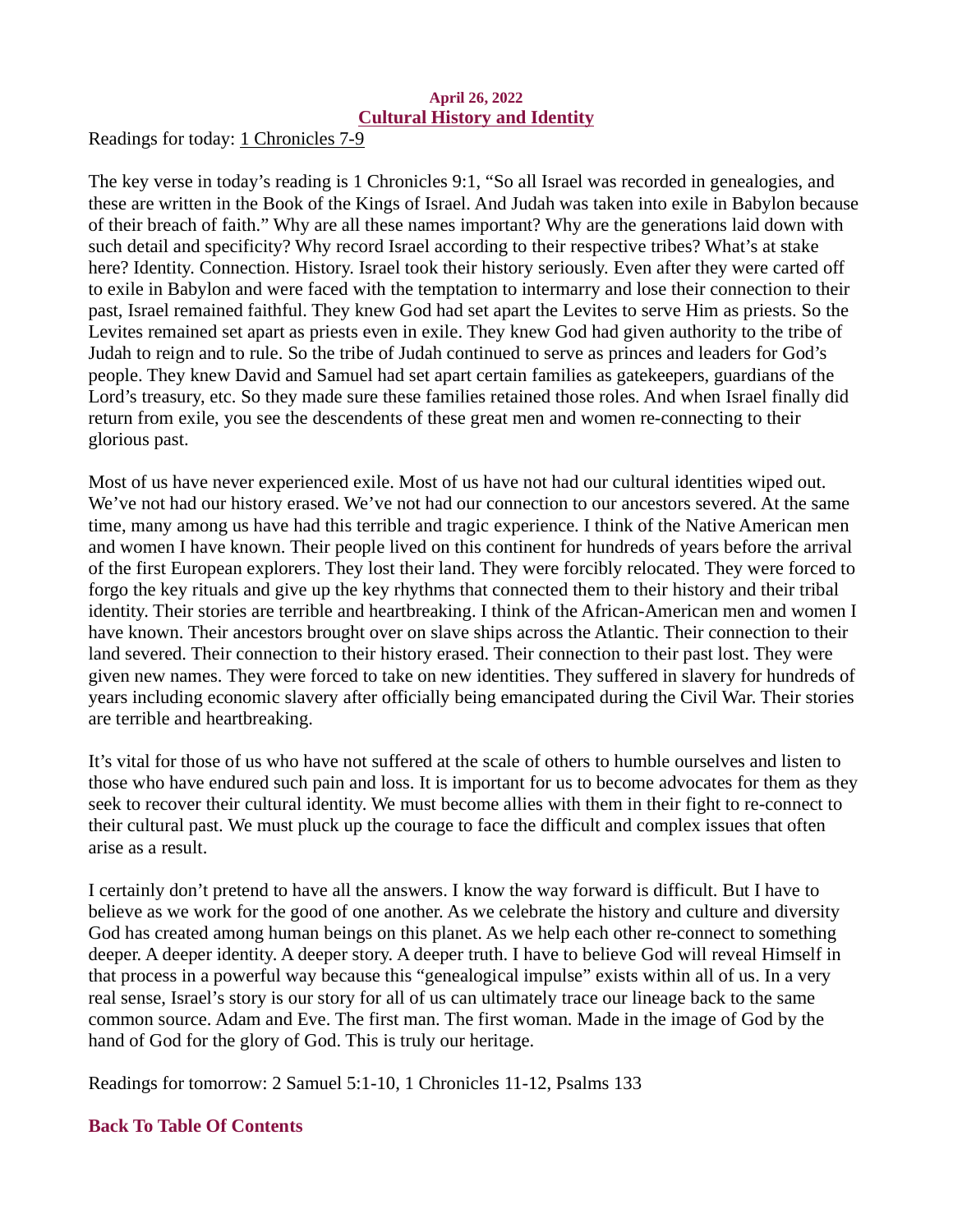#### <span id="page-30-0"></span>April 27, 2022 The Power of Unity [Readings for today: 2 Samuel 5:1-10, 1 Chronicles 11-12, Psalms 133](https://www.biblegateway.com/passage/?search=2+Samuel+5%3A1-10%2C+1+Chronicles+11-12%2C+Psalms+133&version=ESV)

Psalm 133 is my favorite Psalm. Mainly because I have seen it in action. I have seen what happens when God's people truly serve Him with one heart and mind. I have witnessed the miracles that take place when God's people put aside their egos, their needs, their wants, their desires in favor of serving the Kingdom. I have watched God's Spirit move when God's people humble themselves. Deny themselves. Pursue forgiveness and reconciliation. Lay aside their need to be safe, both physically and emotionally. It is powerful. Life-changing. It transforms villages. Towns. Cities. Entire tribes, regions, and nations.

We see this on display especially in our readings today about King David and his mighty men. It's powerful to watch God unite the hearts of men as they gather around David. They defend him with their lives against overwhelming odds. They take great risks like invading an enemy camp to bring him a drink of water. They achieve incredible feats of valor in order to win David his kingdom. Over and over they declare their allegiance. "We are yours, O David!" "We are your bone and flesh!" "You are our shepherd and prince!" The result is a powerful wave of national unity. "All these, men of war, arrayed in battle order, came to Hebron with a whole heart to make David king over all Israel. Likewise, all the rest of Israel were of a single mind to make David king."

True biblical unity requires us to relinquish "self" in favor of others. It requires us to lose our individual identity in favor of the whole. It requires us to consider others more important than ourselves. It requires us to risk. Risk being hurt. Risk being wounded. Risk feeling rejected. It requires us to have courage. Courage to forgive. Courage to pursue reconciliation. No matter what the cost. No matter how many times we get burned. It requires honesty. Transparency. Self-reflection.

True biblical unity requires the church to lay aside it's need to compete. Extend it's brand. Criticize other parts of the Body as if "we have no need of them." It requires leadership to get serious about working together. Working with and for one another. Willing to sacrifice our buildings, budgets, and attendance in order to expand God's Kingdom into the communities where we serve. It requires mutual submission and accountability. A willingness to step aside and relinquish our platforms when we fall into sin. It requires a radical commitment to love God and neighbor at the expense of our organizations and institutions. Self-denial and picking up our cross is not just a call to the individual Christian but to the church as a community as well!

True biblical unity requires a radical re-orientation of the heart. It is incredibly difficult and challenging which is why it happens so infrequently in Scripture. The unity David experiences as he builds his kingdom will soon give way to division as his own children betray him. We have to constantly be on guard because we are our own worst enemy. Our hearts naturally resist unity because it requires literal death to self. And we have such a strong instinct for self-preservation.

Ultimately, unity is not something we can achieve through our own strength. It must be a movement of God's Spirit. "For in one Spirit we were all baptized into one body—Jews or Greeks, slaves or free—and all were made to drink of one Spirit." (1 Cor. 12:13) Have you drunk of the one Spirit? Have you tasted the goodness and glory of God? Are you walking with the Spirit? Keeping in step with Him in all your ways? Unity comes as we relinquish more and more of our lives to the Spirit's control. Both as individuals and as churches gathered in His name.

Readings for tomorrow: 2 Samuel 5:11-6:23, 1 Chronicles 13-16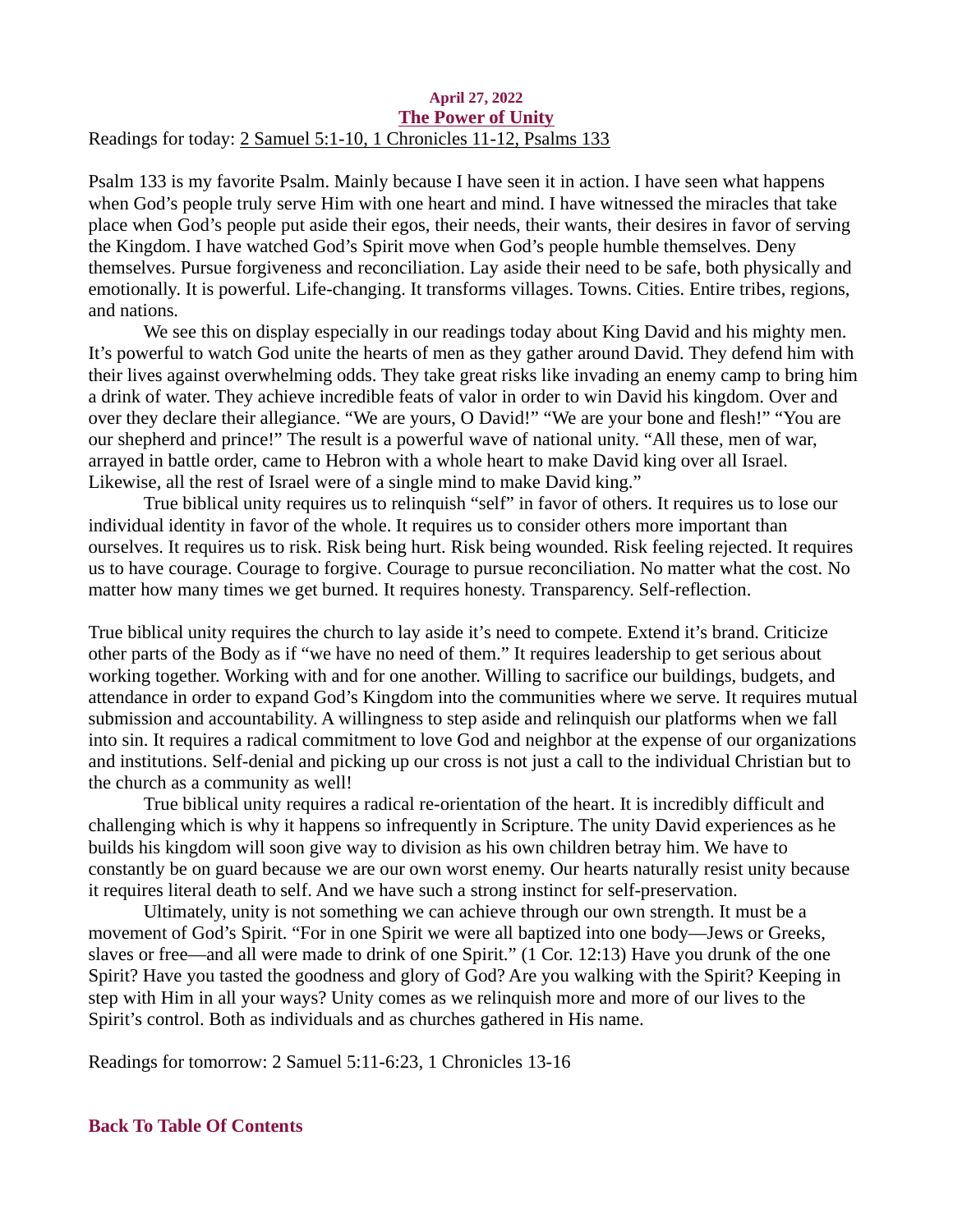### April 28, 2022 Worship

### <span id="page-31-0"></span>[Readings for today: 2 Samuel 5:11-6:23, 1 Chronicles 13-16](https://www.biblegateway.com/passage/?search=2+Samuel+5%3A11-6%3A23%2C+1+Chronicles+13-16&version=ESV)

What is true worship? It is the worship God both deserves and demands. Believe it or not, God cares deeply how He is worshipped. In 1 Chronicles 13, we see what happens when God's people - with sincere and authentic devotion in their hearts - fail to worship God in the way He commands. The people have gathered. They're excited to bring the Ark of the Covenant into Jerusalem. They call the priests. They call the Levites. They plan a huge celebration. The whole nation is present to witness this incredible moment. They build a new cart to carry the ark in the procession. David and all of Israel are celebrating, singing, dancing before the Lord with all their might. But then an ox stumbles. Uzzah, seeking to protect the ark, puts out his hand to keep it steady. The Lord strikes him down. One can imagine the shock of the crowd. In an instant, all the music and dancing and celebration stops. Silence. Long, prolonged, awkward silence as the people come to grips with what's just happened. David is angry. He pouts for three months, refusing to come to grips with the fact that he himself is somewhat responsible for what happened. His decision to do what was convenient (build a cart to carry the ark) rather than what God demanded (Levites carry the ark on their own shoulders) is ultimately what cost Uzzah his life. Fast forward to 1 Chronicles 15. A different picture emerges. David is ready. He is humble. He submits to God's will. He decrees that "no one but the Levites may carry the ark of God, for the Lord had chosen them to carry the ark of the Lord and to minister to him forever." (1 Chron. 15:2) Once again, the celebration commences. Singing. Dancing. Music. Right sacrifices. God is pleased. God accepts the worship David offers because it is singularly focused on honoring God.

What does true worship look like in our context today? Obviously, none of us know where the Ark of the Covenant resides. (Except Indiana Jones, of course!) The ceremonial laws that governed Old Testament worship have been fulfilled in Christ. Does this set us free then to worship as we choose? To do what feels good? To set the needs of the worshipper above the clear, biblical command to worship God and Him alone? I don't think so. So what then is true worship? Is it a feeling? A style? An experience? And how do we know if we've engaged in true worship? Is it because we leave feeling inspired? The preacher's message warmed our hearts? We've eaten the bread and drunk of the cup? The music for the morning matched our musical tastes? What are the hallmarks of true worship? Authenticity? Sincerity? Sentimentality?

Sadly, worship in 21st century North America has turned largely inward. It is focused, evaluated, planned, and produced for the human experience. It caters to the preferences and tastes of the worshipper. It is designed primarily to make the human being feel inspired, motivated, and connected. This "inward turn" is as true for the small church as it is for the mega-church and every church in between. And it's why we see so many Christians bounce from church to church to church over the course of their lives. Long gone are the days when one would invest their entire lives into one community come hell or high water. Long gone are the days when Christians would heed the biblical command to actually practice forgiveness and reconciliation when relationships get hard. Long gone are the days when Christians would die to self, laying aside the consumer tendencies of taste and personal preference. As a result, long gone are the days when the church produced robust, courageous, bold, self-sacrificing disciples of Jesus who would give their lives for the sake of the gospel and the Kingdom of God in this world. Not that it never happens, it is simply more of an exception than a rule.

Today's passage challenges all of us. It challenges me as a pastor to think deeply about the primary thrust of my worship planning. Am I seeking to bring God glory and honor or am I seeking to meet the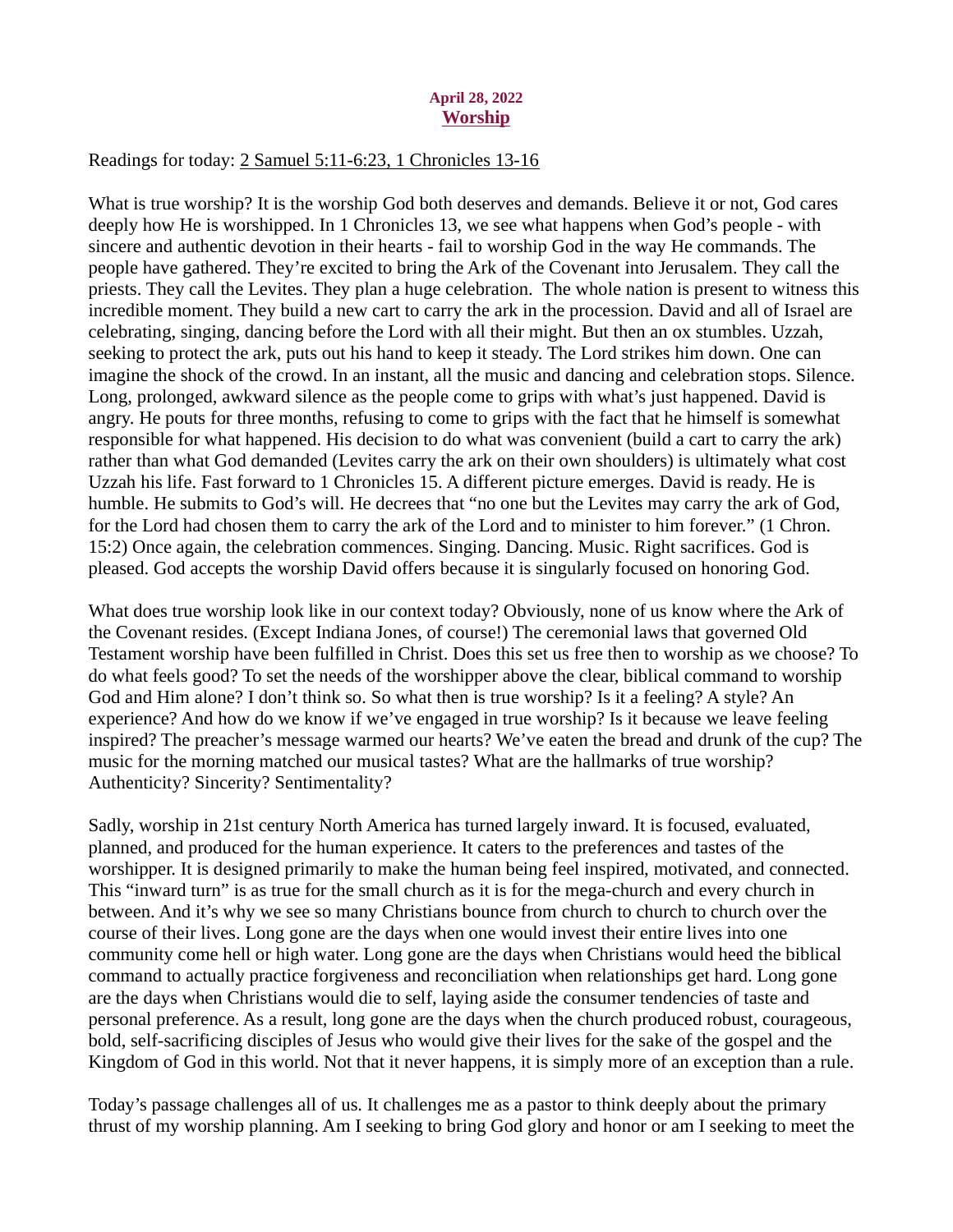needs of God's people? When I evaluate worship, what do I measure? Attendance? The emotional engagement of God's people? How many times they say amen? ;-) Or am I more focused on the clarity of the gospel message as it was proclaimed through music, Word, and sacrament? It challenges you as a worshipper to think deeply about your own goals in worship. Why do you come? Is it to get something out of the experience? Is it to feel emotionally uplifted and encouraged? Do you evaluate worship based on how much you liked the music or the preaching? Or do you come to bring God glory and honor? Do you come with a heart to offer yourself as a living sacrifice before Him? Friends, our primary duty in worship is clear…we are to worship God and enjoy Him forever. This, in fact, is the chief end of our existence.

Readings for tomorrow: Psalms 15, 23-25, 47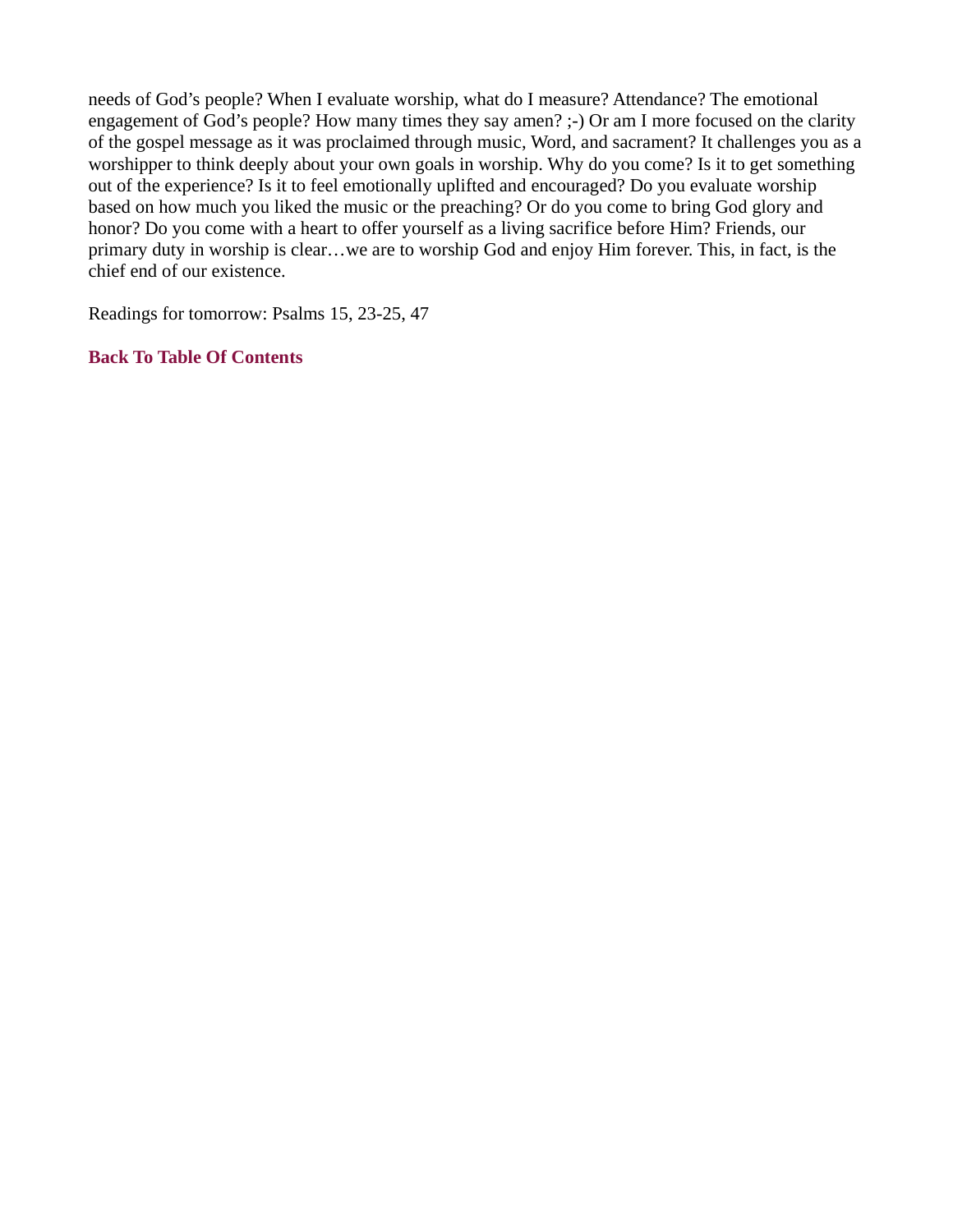## April 29, 2022 **Integrity**

<span id="page-33-0"></span>[Readings for today: Psalms 15, 23-25, 47](https://www.biblegateway.com/passage/?search=Psalms+15%2C+23-25%2C+47&version=ESV)

Recently, a friend of mine went through a job change. He was notified he would be let go because his company was "going in a different direction." The news came out of the blue. All of his performance reviews had been exceptional. He hit every mark the company ever set for him and often exceeded them. None of that seemed to matter. The boss just wanted to make a change. As you can imagine, he went through a range of emotions. There was the initial shock when he first got the news. Shock gave way to anger as he wrestled with the injustice of it all. Anger turned to frustration as he processed the years he had given to this company. Frustration became hurt as he realized how deeply this decision wounded him. In the midst of his hurt, he felt fear and anxiety rise up as he pondered what he would do next. Starting a job search at his age and station in life was no easy task. Would he be able to replace his income? Would he be able to provide for his family? He was pretty close to retirement so how many years did he really have left? I imagine many of us have gone through these experiences ourselves or walked through them with those we love. It's not easy.

The temptation, of course, is to retaliate. To get back at those who've hurt us. To justify our anger and frustration and lash out. We might work to undermine. We might spread rumors or gossip about those in positions above us. We might seek to recruit others to our cause and create all kinds of conflict in the office on our way out. Sow seeds of discontent. Exploit opportunities to create dissension. Those kinds of things. Some might even take things to an extreme and try to take the company or the person responsible down with them. It can get ugly.

"What would God have me do?" This is the question my friend asked me. I took him to some of the Psalms we read today. I pointed him beyond his circumstances and challenged him to think about the bigger picture. Do you want the blessing of God on your life? Do you want the favor of God to go before you? Do you want to walk before God with a clean conscience and a pure heart? Then walk as blamelessly as possible. Do what is right. Don't give in to the temptation to slander or return evil for evil. Remain humble. Stay focused on Jesus. Trust God is sovereign over all things - including injustice - and nothing can stand in the way of His will for your life.

The ultimate test of faith is what happens when we come face to face with a circumstance that is unjust or unfair. In those moments, we are faced with a choice to either "walk our talk" or go our own way. If we can keep our eyes fixed on Jesus. If we can keep our minds set on eternal rewards. If our treasures are truly in heaven, we will find ourselves looking to please God rather than man and this is the essence of godly integrity.

Readings for tomorrow: Psalms 89, 96, 100-101, 107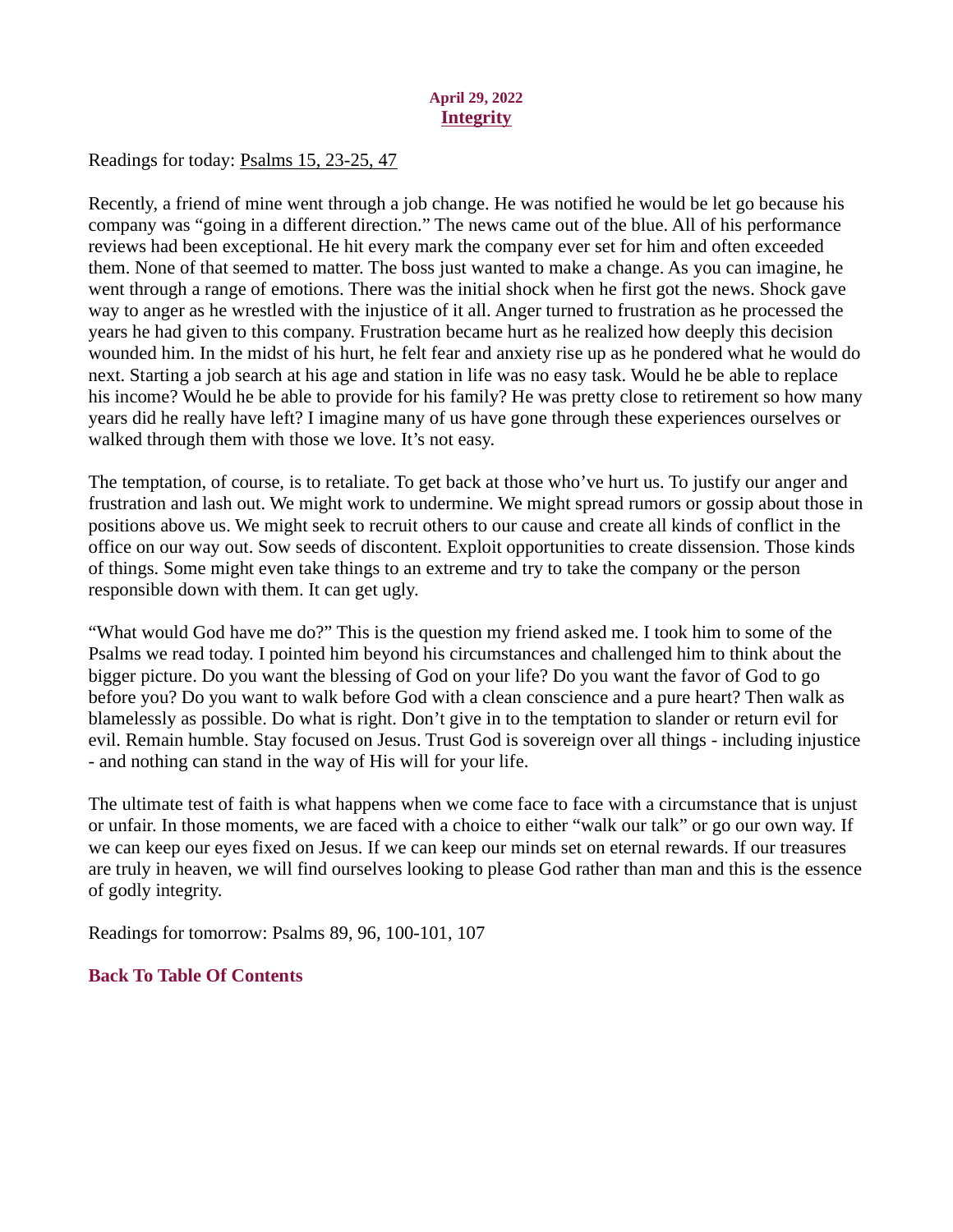## April 30, 2022 Our God Is Too Small

<span id="page-34-0"></span>Readings for today: [Psalms 89, 96, 100-101, 107](https://www.biblegateway.com/passage/?search=Psalms+89%2C+96%2C+100-101%2C+107&version=ESV)

Our God is far too small. The human mind is simply too finite to fully comprehend the height and depth and breadth of His majesty and glory and splendor. His wisdom is higher than our wisdom. His ways are higher than our ways. His power is limitless. His knowledge unsearchable. His love unconditional. His grace knows no ends. There are no boundaries to God. No barriers. Nothing He cannot do. Nothing He cannot accomplish. Nothing stands outside His will. Nothing opposes Him. Nothing threatens Him. Nothing can move Him. "For who in the skies can be compared to the Lord? Who among the heavenly beings is like the Lord..." (Psalms 89:6)

Our God is far too small. In an effort to understand Him, we tend to cut Him down to our size. Reduce Him to a much more manageable state. We question His goodness. We question His omnipotence. We question His wisdom. Rather than stand on the truth that we are made in God's image, we reverse engineer the process. We remake God in our image to our everlasting regret. For the god we "make" is an idol. Weak. Empty. Imperfect. A god who can do nothing, see nothing, accomplish nothing. A god who cannot be trusted or relied upon in the most difficult of circumstances. A god who is helpless in the face of our suffering. A few years back, a friend of mine rehashed an old argument on suffering. She wrote, "We have three options in the face of real suffering. 1) God is not good. 2) God is not loving. 3) God is not all-powerful." Her argument is that surely a good and loving and all-powerful God would not allow suffering in the world therefore we must question either His goodness, His love, or His power. But this is a false premise. This is an argument made without all the facts. We see from such a limited perspective. Her god is too small.

Consider for a moment what my friend is really asking. If God had chosen to remove suffering and pain from the world at the beginning of time. If, even after Adam and Eve fell into disobedience, God would not allow human beings to suffer the consequences of the choices they made; what would that do to free will? What would that do to human agency? What would that do to human choices? It would destroy them. We would never grow into maturity. Never become the partners God created us to be. And even more fundamentally, it wrecks the whole purpose of the Cross. If suffering and pain is always evil and therefore always to be avoided and always wrong, then the suffering and pain and death of Jesus also falls into that category as well. Perhaps God is bigger than we realize?

Our God is far too small. And that is why we need to immerse ourselves in God's Word. God's Word clearly proclaims the goodness and love and power of God. "O Lord God of hosts, who is mighty as you are, O Lord, with your faithfulness all around you?...The heavens are yours; the earth also is yours; the world and all that is in it, you have founded them....You have a mighty arm; strong is your hand, high your right hand. Righteousness and justice are the foundation of your throne; steadfast love and faithfulness go before you." This is our God! The Glory of Israel! He is mighty to save! Mighty to deliver! Faithful in love! Over and over again, our God declares His love for His people. Never leaving them. Never forsaking them. Even when we run from Him, He will relentlessly pursue. Even when we reject Him, He will never abandon us. "My steadfast love I will keep for him forever, and my covenant will stand firm for him. I will establish his offspring forever and his throne as the days of the heavens...Blessed be the Lord forever! Amen and Amen." (Psalms 89:8, 11, 13-14, 28-29, 52)

Friends, there is only one way to see God for who He truly is. Only one way to know God on His terms. First, we must trust His revelation of Himself. We must look to Jesus in whom the fullness of